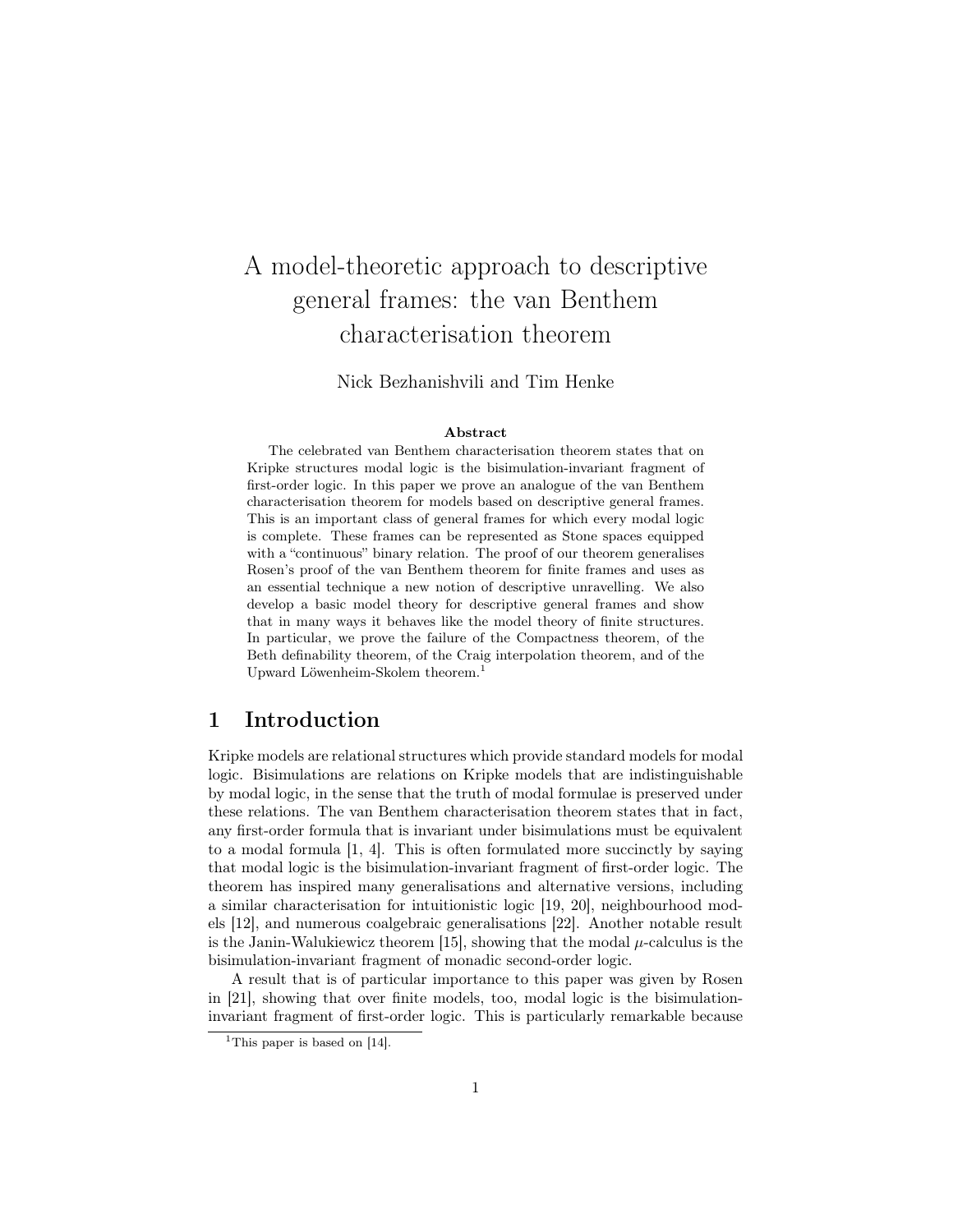the Compactness theorem of first-order logic features prominently in the proof of the original van Benthem characterisation theorem, while the class of finite models crucially lacks the compactness property. The result for finite models has in turn been generalised to multiple other classes lacking the compactness property, including the classes of rooted finite models, rooted transitive models, and well-founded transitive models [\[6\]](#page-26-2).

The main result of this paper is the van Benthem characterisation theorem for the class of models over descriptive general frames. These frames can be represented topologically as totally separated, compact topological spaces, commonly known as Stone spaces, with a continuous relation, whose models have valuations restricted to clopen sets.

Descriptive general frames form an important class of frames with respect to which, unlike standard Kripke semantics, every modal logic is complete. This is due to the Jónsson-Tarski duality between descriptive general frames and modal algebras [\[4,](#page-26-1) [5,](#page-26-3) [16\]](#page-27-7),

Descriptive general frames are also a natural generalisation of finite frames. Topological compactness is a common generalisation of finiteness and the classes of finite and descriptive general frames are both closed under many operations such as finite disjoint unions and p-morphic images, they both are not closed under infinite disjoint unions and they both have the Hennessy-Milner property (see [\[4,](#page-26-1) Theorem 2.24] and [\[2,](#page-26-4) Corollary 3.10]). Moreover, we show that they have a similar model theory. In particular, we will prove that the Compactness theorem, the Beth definability theorem, the Craig interpolation theorem, and the Upward Löwenheim-Skolem theorem all fail on descriptive general frames.

For the proof of the van Benthem theorem our central tool is, what we call, descriptive unravelling. This is some kind of a descriptive completion of the unravelling tree commonly seen and used in modal logic. Roughly speaking, we add new points to the standard unravelling at "infinite distance" from the points of unravelling, yet guaranteeing that the new model is descriptive. Proving a number of important properties of this construction then allows for its use in the main proof through an Ehrenfeucht-Fraïssé argument.

Finally, we point out that descriptive general frames can be viewed as coalgebras for the Vietoris functor on the category of Stone spaces [\[18\]](#page-27-8), just like Kripke frames are coalgebras for the powerset functor and finite Kripke frames are coalgebras for the powerset functor restricted to finite sets [\[23\]](#page-27-9). While an analogue of the van Benthem theorem for coalgebraic logics given by Set-functors has been proved in [\[22\]](#page-27-3), as far as we are aware, the result in this paper is the first van Benthem-style characterisation theorem for coalgebras over a category of topological spaces. This may pave the way for generalisations of the theorem for coalgebras of other Vietoris-like functors. These and other potential generalisations are briefly discussed in the conclusions.

The paper is organised as follows: In Section 2, descriptive general frames and their models are introduced and discussed. Algebraic duality for general frames is presented and a descriptive completion is introduced. Additionally, Vietoris bisimulations for models based on general frames are defined and finite approximations to bisimulations are briefly discussed. Section 3 focuses on the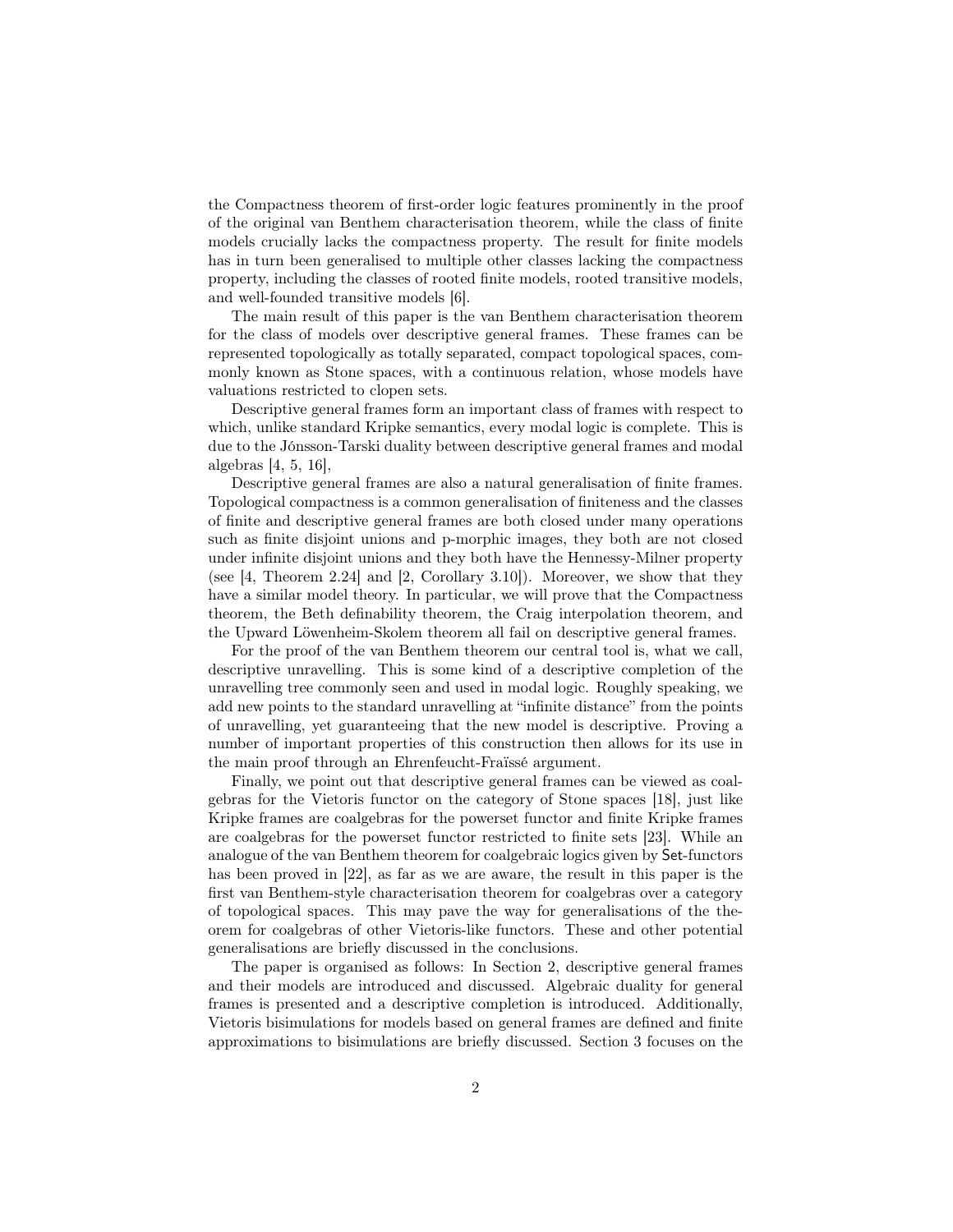model theory of descriptive models and proves the failure of a number of important results from classical model theory such as the Compactness theorem for first-order logic and the Upward Löwenheim-Skolem theorem, on the class of descriptive general models. Inspired by the model-theoretic similarities between the classes of finite and descriptive models, Section 4 uses the approach from [\[21\]](#page-27-5) to prove our main result, the van Benthem characterisation theorem for descriptive models. An unravelling constructionm which is the central tool in the proof is presented together with a duplication procedure. Some of their properties are stated and proven, and with those results, the main theorem is shown through an Ehrenfeucht-Fraïssé argument. The final section contains a brief summary of the paper and points to a number of possible new research directions.

### 2 Preliminaries

In this section we briefly discuss some of the basic definitions and facts that will be used throughout the paper. We use [\[4,](#page-26-1) [5,](#page-26-3) [17\]](#page-27-10) as our main references for the basic theory of modal logic. We assume the reader's familiarity with the basic concepts of modal logic.

### 2.1 Descriptive frames

Let  $(W, R)$  be a Kripke frame, i.e., W is a set and  $R \subseteq W \times W$  is a binary relation on W. For each  $x \in W$  and  $U \subseteq W$  we let  $R[x] = \{y \in W : xRy\},\$  $R^{-1}[x] = \{y \in W : yRx\},\$  and  $\langle R \rangle U = \{x \in W : R[x] \cap U \neq \emptyset\}.$ 

We next recall the general frame semantics for modal logic.

**Definition 2.1.** A triplet  $\mathfrak{g} = (W, R, A)$  is a *general frame* if  $(W, R)$  is a Kripke frame and A is a field of sets<sup>[2](#page-2-0)</sup> over W that is closed under the operation  $\langle R \rangle$ (i.e., for every  $a \in A$  also  $\langle R \rangle a \in A$ ). The underlying frame  $(W, R)$  of g will be denoted by  $\mathfrak{g}_{\#}$ .

A quadruplet  $\mathfrak{m} = (W, R, A, V)$  is a *general model* based on  $\mathfrak{g} = (W, R, A)$ over a set of propositional variables P if  $V : P \to A$  is a function. The definition of  $\llbracket \cdot \rrbracket^{\mathfrak{m}}$  is the same for general models as it is for Kripke models.  $\blacktriangleleft$ 

This definition is motivated by the fact that now, the truth set  $\llbracket \varphi \rrbracket^m$  belongs if for any general model m and formula  $\varphi$ . to A for any general model  $\mathfrak m$  and formula  $\varphi$ .

General frames also have a natural structure of a topological space, with A acting as a basis of clopens on a universe W. This opens the subject for topological analysis, which has led in the past to many crucial insights into these structures.

Some specific types of general frames are of special importance. The following classes of important general frames will be relevant to this paper.

<span id="page-2-0"></span><sup>2</sup>That is, a non-empty collection of sets that is closed under binary union and complementation.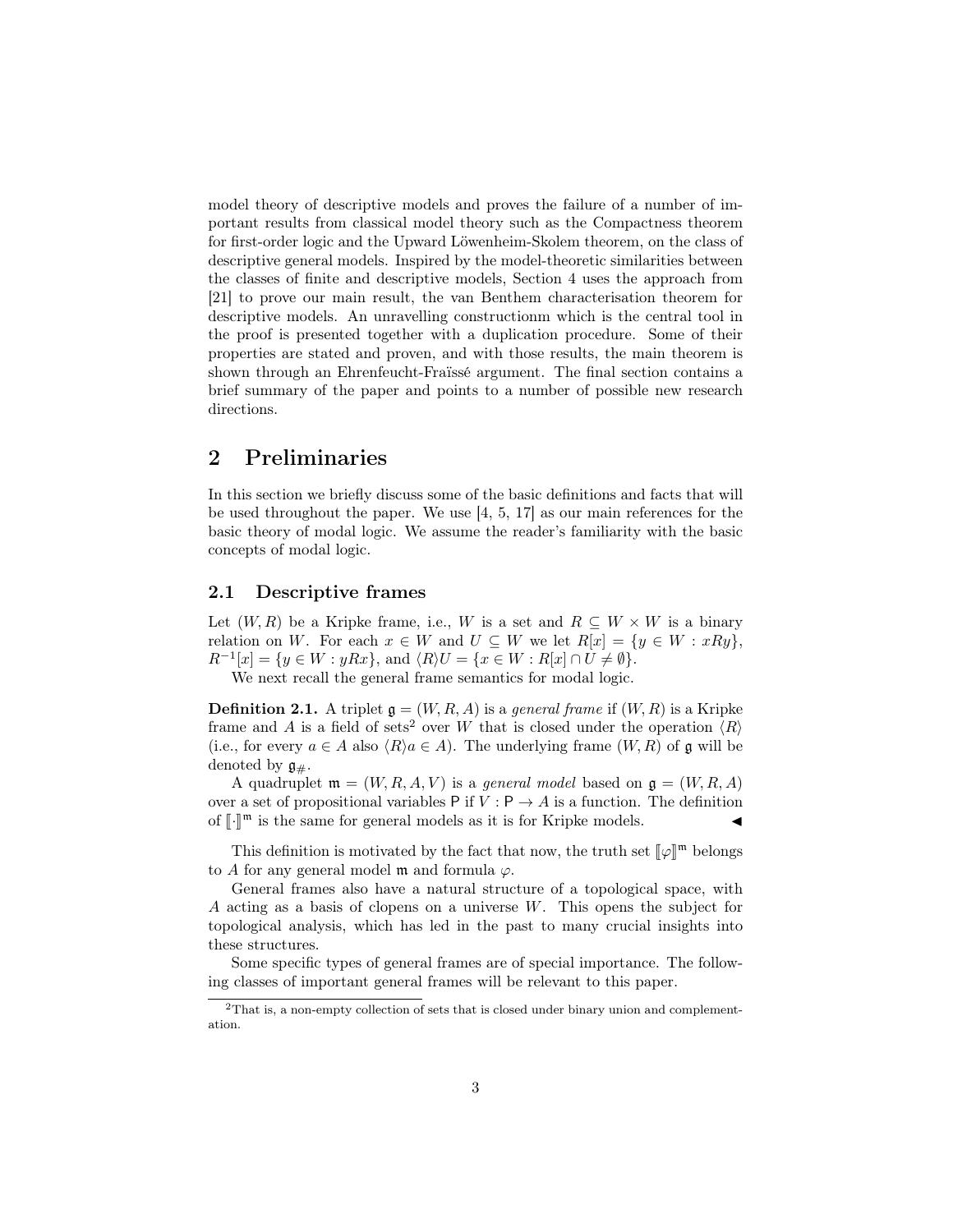**Definition 2.2.** Let  $\mathfrak{g} = (W, R, A)$  be a general frame. Then

- g is called *differentiated* if for all distinct  $w, v \in W$  there exists an  $a \in A$ such that  $v \in a$  but  $w \notin a$ ;
- g is tight<sup>[3](#page-3-0)</sup> if for all  $w, v \in W$  with  $(w, v) \notin R$  there exists an  $a \in A$  such that  $v \in a$  and  $w \notin \langle R \rangle a$ ;
- g is called *compact* if all collections  $A \subseteq A$  with empty intersection have a finite subcollection  $\mathcal{A}_0 \subseteq \mathcal{A}$  with empty intersection;
- g is called *image-compact* if for any point  $w \in W$ , a collection  $A \subseteq A$ whose intersection is disjoint from  $R[w]$ , the set of successors of w, has a finite subcollection  $\mathcal{A}_0 \subseteq \mathcal{A}$  whose intersection is also disjoint from  $R[w]$ ;
- g is called descriptive if it is differentiated, tight, and compact. The class of models based on descriptive frames will be denoted by D.

Models based on such a general frame are called differentiated, tight, compact, or descriptive models. In the presence of these modifiers, the adjective "general" will usually be omitted from both the frames and the models.

The term compactness is used because it corresponds to topological compactness. Differentiatedness is equivalent to the topological space being totally separated (i.e., every two distinct points being separated by a clopen set). Topological spaces that are compact and totally separated are called Stone spaces. Descriptive frames are then pairs  $(W, R)$  where W is a Stone space and R is such that

- $R[x]$  is closed for every  $x \in W$ ;
- For every clopen set  $U \subseteq W$  the set  $\langle R \rangle U$  is also clopen.

We refer to [\[4,](#page-26-1) [17\]](#page-27-10) for a detailed discussion on the connection of these two approaches to descriptive frames. From now on we will use the topological concept interchangeably with the subclass of general frames.

### 2.2 Duality

One of the many reasons descriptive frames have proven a valuable tool, is their role in Jónsson-Tarski duality for modal algebras. This duality builds on the celebrated Stone duality between the category of Boolean algebras and Boolean algebra homomorphisms is dually equivalent to the category of Stone spaces and continuous maps.

**Definition 2.3.** A modal algebra is a pair  $\mathcal{M} = (\mathcal{B}, \Diamond)$  where  $\mathcal{B} = (B, \lor, \land, \neg, 0, 1)$ is a Boolean algebra, and  $\Diamond : B \to B$  is an operator satisfying  $\Diamond 0 = 0$  and  $\Diamond(a \vee b) = \Diamond a \vee \Diamond b.$ 

<span id="page-3-0"></span> $3$ The tightness condition can also be considered a continuity condition for the relation with respect to the topology, see also [\[14,](#page-27-6) Definition 2.71, Proposition 2.73].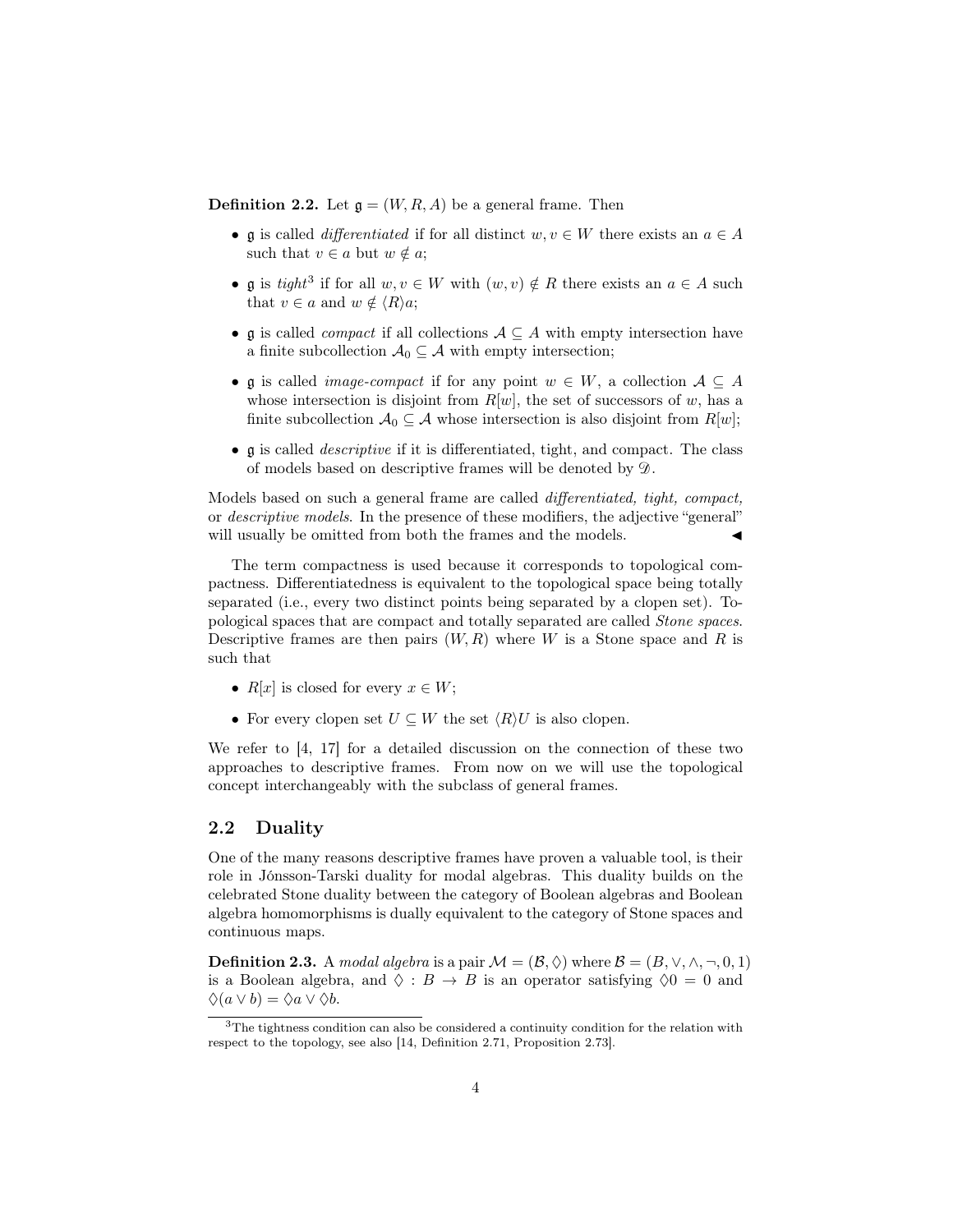The category MA has as objects all modal algebras and as morphisms the Boolean morphisms f such that  $f(\Diamond a) = \Diamond f(a)$  for all a.

Definition 2.4. The category DF is the category with all descriptive frames as objects, and as morphisms the continuous bounded morphisms.<sup>[4](#page-4-0)</sup>

The functors that establish the category duality will be referred to as  $(-)_*$ and  $(-)^*$ . We will briefly recall their definition.

Let  $\mathcal{M} = (\mathcal{B}, \Diamond)$  be a modal algebra. Then let  $\mathcal{M}_* = (W, R, A)$  be the descriptive frame (see [\[4,](#page-26-1) Theorem 5.76]) with

 $W = \text{Uf } \mathcal{B}$  the collection of ultrafilters on  $\mathcal{B}$ ;  $A = \left\{\widehat{b} \mid b \in \mathcal{B}\right\}$ where  $\widehat{b} := \{F \in W \mid b \in F\};$  $F R F' \iff b \in F'$  implies  $\Diamond b \in F$ .

Moreover, if  $f: \mathcal{M} \to \mathcal{M}'$  is a morphism of modal algebras, let then  $f_*: \mathcal{M}'_* \to$  $\mathcal{M}_{*}$  be the map given by  $f_{*}(F') = f^{-1}[F']$  for each ultrafilter  $F' \in \mathcal{M}'_{*}$ . In [\[4,](#page-26-1) Proposition 5.80] this is shown to be a continuous bounded morphism.

Let  $\mathfrak{g} = (W, R, A)$  be a descriptive frame. Then the associated modal algebra is  $\mathfrak{g}^* = (A, \langle R \rangle)$ . Continuous bounded morphisms  $f : \mathfrak{g} \to \mathfrak{g}'$  are mapped to the map  $f^*: (\mathfrak{g}')^* \to \mathfrak{g}^*$  of modal algebras given by  $f^*(a) = f^{-1}[a]$  for each  $a \in A$ .

**Theorem 2.5** (Jónsson-Tarski duality [\[4,](#page-26-1) [5,](#page-26-3) [16,](#page-27-7) [17\]](#page-27-10)). The functors  $(-)_*$  and  $(-)^*$  provide a dual category equivalence between MA and DF.

It is important to note the use of the  $(-)$ <sup>\*</sup>-functor is not restricted to descriptive frames only. For the entire class of general frames, one may define the exact same operation. Combining it with the other functor results in an operation that turns every general frame into a descriptive frame. This may be called the descriptive completion of the general frame.

<span id="page-4-1"></span>**Definition 2.6.** Let  $\mathfrak{g} = (W, R, A)$  be a general frame. Then its *descriptive* completion is  $(\mathfrak{g}^*)_* =: (W_*, R_*, \hat{A})$ , where  $\hat{A} = {\hat{a} \mid a \in A}$ . If  $\mathfrak{m} = (\mathfrak{g}, V)$  is a general model, there is an induced descriptive model  $\mathfrak{m} := ((\mathfrak{g}^*) - V)$  where V general model, there is an induced descriptive model  $\mathfrak{m}_* := ((\mathfrak{g}^*)_*, V_*)$  where  $V_*$ is the unique valuation such that if originally  $V(p) = a$ , then  $V_*(p) = \hat{a}$ .

The name "descriptive completion" is justified by the following theorem.

**Theorem 2.7.** ([\[4,](#page-26-1) Theorem 5.76]) Let  $\mathfrak g$  be a general frame. Then

- $(\mathfrak{g}^*)_*$  is a descriptive frame,
- <span id="page-4-0"></span>•  $\mathfrak{g} \cong (\mathfrak{g}^*)_*$  if and only if  $\mathfrak{g}$  is descriptive.

<sup>&</sup>lt;sup>4</sup>A bounded morphism between Kripke frames  $\mathfrak{F} = (W, R)$  and  $\mathfrak{F}' = (W', R')$  is a map  $f: W \to W'$  with the property that if  $wRv$  then  $f(w)Rf(v)$  and if  $f(w)R'v'$  then there is a  $v \in W$  such that  $wRv$  and  $f(v) = v'$ . A map is continuous if the inverse image of any open set is open.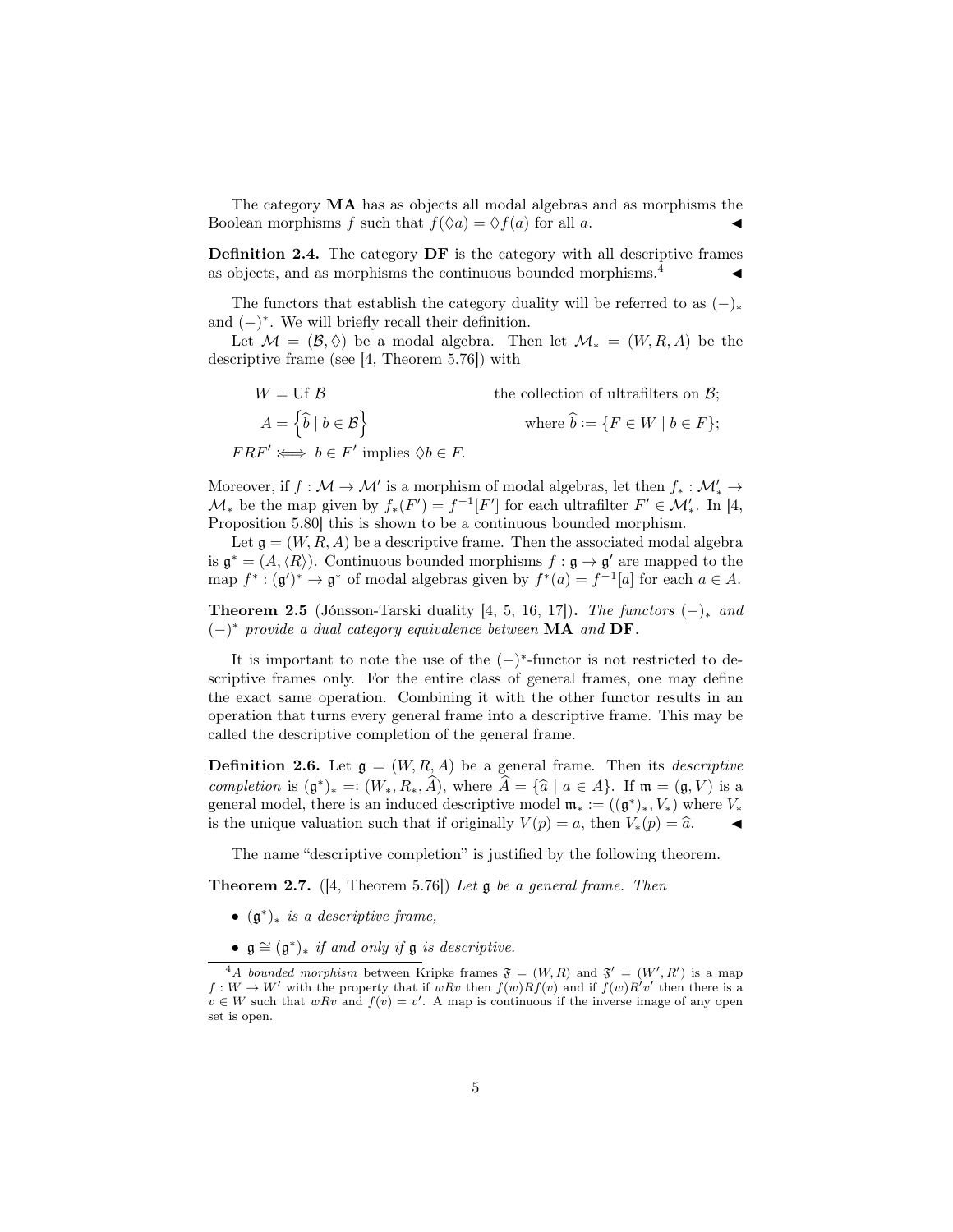In the special case that  $\mathfrak g$  is a Kripke frame, meaning that  $A = \mathcal P(W)$  is the powerset, then  $(\mathfrak{g}^*)_*$  is known as the *ultrafilter extension* of  $\mathfrak{g}$ , see also [\[4,](#page-26-1) Section 2.5].

This completion construction will be used in Section [4](#page-12-0) to develop the central tool in the proof for a van Benthem-type result.

#### 2.3 Kripke and Vietoris bisimulations

An important notion in modal logic that is central to main theorem of this thesis is the concept of bisimulations. Intuitively, if two points w and v in models  $\mathfrak{M}$ and  $\mathfrak N$  respectively are bisimilar, they are impossible to distinguish by walking from  $w$  and  $v$  through the models and looking only at the propositional variables that are true at the points reached. In this section we will recall the notions of Kripke and Vietoris bisimulations for descriptive models.

**Definition 2.8.** Let  $\mathfrak{M}$  and  $\mathfrak{M}'$  be (general) models on frames  $(W, R)$  and  $(W', R')$  with valuations V and V'. A relation  $Z \subseteq W \times W'$  is called a (*Kripke*) bisimulation if for all  $(w, w') \in Z$  the following three conditions hold:

- (prop) If  $p \in \mathsf{P}$  then  $w \in V(p) \iff w' \in V'(p);$
- (forth) If  $v \in R[w]$  then there exists a  $v' \in R'[w']$  such that  $(v, v') \in Z$ ;
- (back) If  $v' \in R'[w']$  then there exists a  $v \in R[w]$  such that  $(v, v') \in Z$ .

If two points w and v in models  $\mathfrak{M}$  and  $\mathfrak{N}$  are linked by a bisimulation, then we say that w and v are bisimilar. A model  $\mathfrak{M}$  with a fixed element w will be called a *pointed model*. If two points w and v in models  $\mathfrak{M}$  and  $\mathfrak{N}$  respectively are bisimilar, then we say that pointed models  $\mathfrak{M}, w$  and  $\mathfrak{N}, v$  are bisimilar.  $\blacktriangleleft$ 

As will be shown in Theorem [2.15,](#page-7-0) two points linked by a bisimulation satisfy the same modal formulae.

**Definition 2.9** ([\[2,](#page-26-4) [8\]](#page-26-5)). Let  $m$  and  $m'$  be general models and Z a Kripke bisimulation between them. If Z is closed in the product topology of the two associated topological spaces, then it is called a Vietoris bisimulation.

If two pointed models are linked by a Kripke bisimulation this is denoted by

$$
\mathfrak{m},w \underline{\leftrightarrow} \mathfrak{m}',w'
$$

and if they are linked by a Vietoris bisimulation this will be written as

$$
\mathfrak{m},w \leftrightharpoons \mathfrak{m}',w'.
$$

Remark 2.10. This definition is motivated by a coalgebraic perspective on descriptive frames, in which it is the coalgebraic definition of a bisimulation on descriptive frames as coalgebras for the Vietoris functor. However, on descriptive frames this is equivalent to the definition provided above. A detailed exploration of the coalgebraic notion of descriptive frames can be found in [\[2,](#page-26-4) [18,](#page-27-8) [24\]](#page-27-11) and an extensive treatment of Vietoris bisimulations, including this equivalence, can be found in  $[2, 8]$  $[2, 8]$ .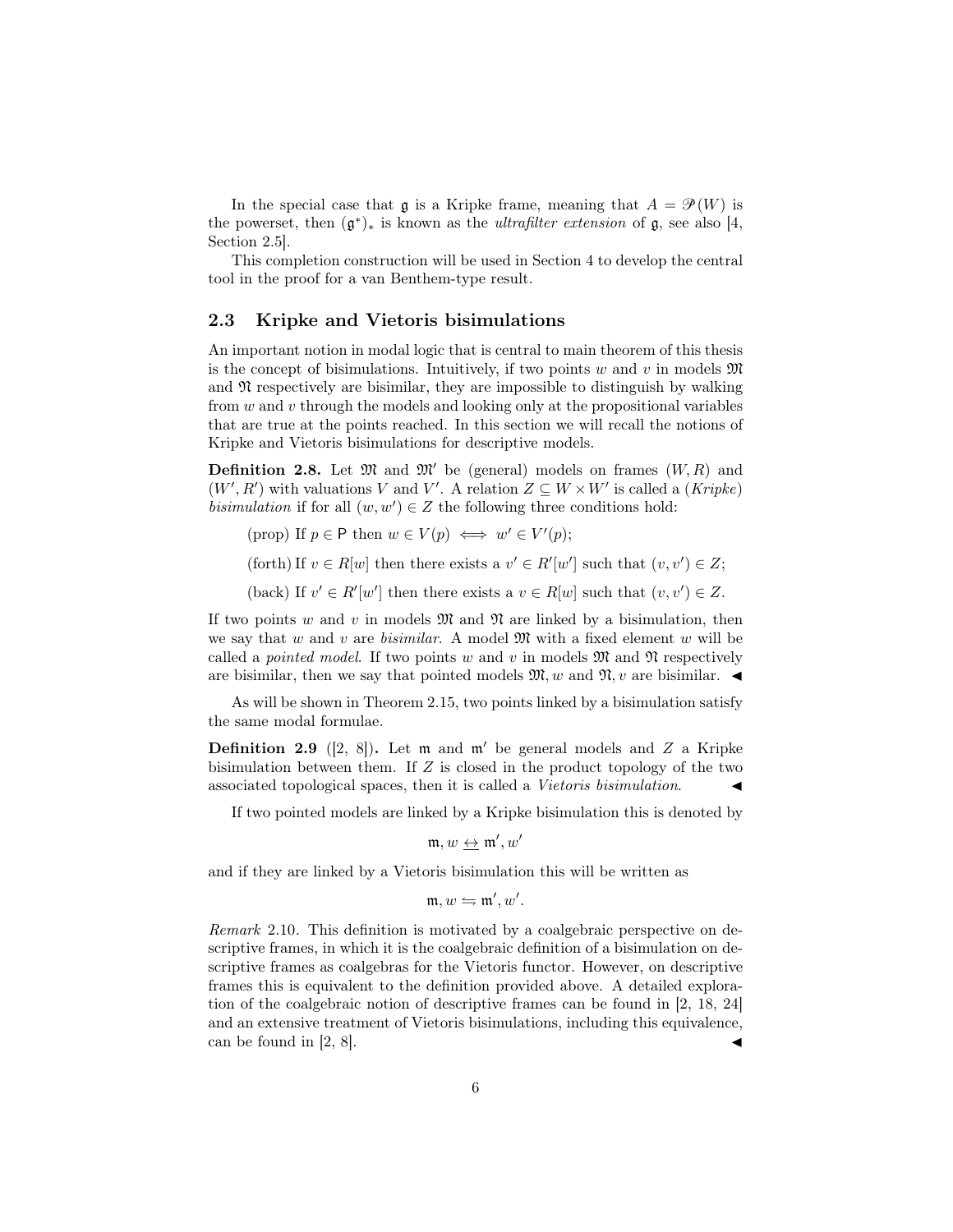<span id="page-6-3"></span>**Theorem 2.11** ([\[2,](#page-26-4) Theorem 5.2]). If  $m, w$  and  $n, v$  are two pointed imagecompact general models, then the following are equivalent:

- 1.  $\mathfrak{m}, w \leftrightarrow \mathfrak{n}, v;$
- 2.  $m, w \leftrightharpoons n, v$ .

### 2.4 Finite bisimulations

Crucial for this paper will be the notion of finite (approximations to) bisimulations. Like the finitary modal language, the finite number of steps involved makes them much easier to deal with.

**Definition 2.12.** Let  $k \in \mathbb{N}$  be a natural number, P a set of propositional variables and  $\mathfrak{M}$  and  $\mathfrak{M}'$  be two (general) models with frames  $(W, R)$  and  $(W', R')$ and valuations  $V$  and  $V'$  over  $P$  respectively. Then a k-bisimulation over  $P$  is a  $\subseteq$ -decreasing  $(k + 1)$ -sequence  $(Z_{\ell})_{0 \leq \ell \leq k}$  of relations  $Z_{\ell} \subseteq W \times W'$  such that for all natural numbers  $\ell \leq k$  and  $(w, w') \in Z_{\ell}$ :

(prop) If  $p \in \mathsf{P}$  then  $w \in V(p)$  if and only if  $w' \in V'(p)$ ;

(forth) For all non-negative  $m < \ell$ , if  $v \in R[w]$  then there exists a  $v' \in$  $R'[w']$  such that the pair  $(v, v')$  is an element of  $Z_m$ ;

(back) For all non-negative  $m < \ell$ , if  $v' \in R'[w']$  then there exists a  $v \in R[w]$  such that the pair  $(v, v')$  is an element of  $Z_m$ .

If there exists an k-bisimulation  $(Z_\ell)_{0\leq \ell \leq k}$  with  $(w, v) \in Z_k$ , this is denoted by  $\mathfrak{M}, w \underline{\leftrightarrow}_k \mathfrak{N}, v.$ 

One could also define finite Vietoris bisimulations when all  $Z_{\ell}$  are closed, but this notion will not be useful for this paper.

<span id="page-6-2"></span>Remark 2.13. If Z is a Kripke bisimulation, then for any  $k \in \mathbb{N}$  the sequence  $(Z)_{0\leq \ell \leq k}$  is a k-bisimulation. As such,  $\mathfrak{M}, w \leftrightarrow \mathfrak{N}, v$  implies  $\mathfrak{M}, w \leftrightarrow_k \mathfrak{N}, v$  for any  $\bar{k}$ .

<span id="page-6-1"></span>**Lemma 2.14.** Let  $k \in \mathbb{N}$  and  $\mathfrak{M}, w$  and  $\mathfrak{N}, v$  be two pointed (general) models and P a set of propositional variables. Then

If  $\mathfrak{M}, w \leftrightarrow_k \mathfrak{N}, v$  over P then  $\mathfrak{M}, w \leftrightarrow_k \mathfrak{N}, v$  over P,

where  $\leftrightarrow \rightarrow k$  denotes agreement on all modal formulae on modal depth  $\leq k$ . Moreover, if P is finite, then the converse implication holds as well.

*Proof.* The proof for Kripke models can be found in e.g. [\[4,](#page-26-1) Proposition 2.31]. As general models satisfy the same formulae as their associated Kripke models<sup>[5](#page-6-0)</sup> and the definition of  $k$ -bisimulations references only the Kripke model structure, this immediately extends the result to general models.  $\Box$ 

<span id="page-6-0"></span><sup>&</sup>lt;sup>5</sup>That is, a general model  $(W, R, A, V)$  has an associated Kripke model  $(W, R, V)$ , which satisfies the same formulae in the same points as the collection of admissible sets, whose only semantic function is to restrict the choice of valuation, is not relevant when the valuation has already been chosen.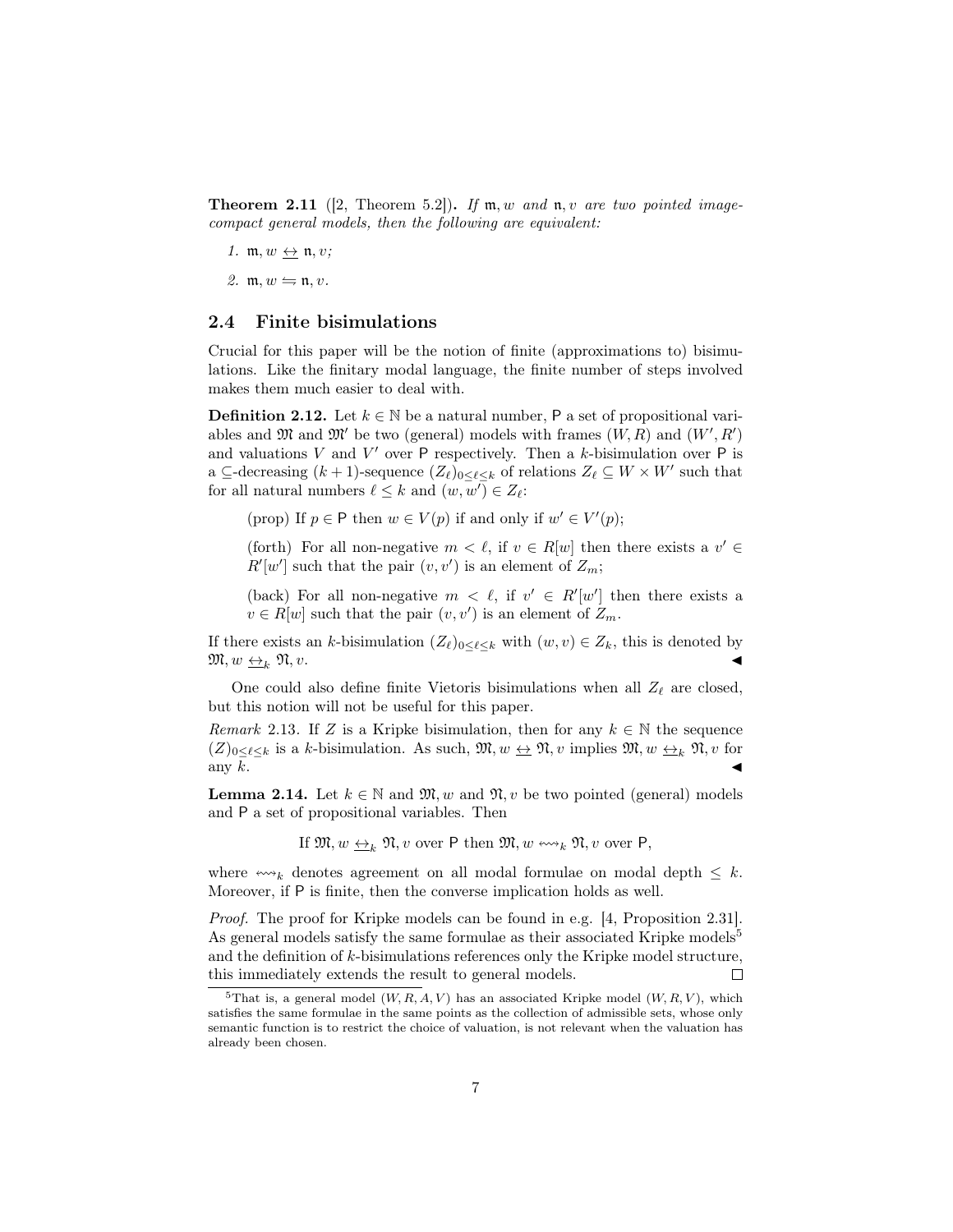<span id="page-7-0"></span>**Theorem 2.15.** Any two (Vietoris-)bisimilar pointed (general) models satisfy the same formulae.

Proof. This follows immediately from Lemma [2.14](#page-6-1) and Remark [2.13](#page-6-2) for the Kripke case, and additionally Theorem [2.11](#page-6-3) for the Vietoris case.  $\Box$ 

An important note to make is that these are equivalence relations, in particular transitive.

**Lemma 2.16.** Assume that  $\mathfrak{M}_0, w_0 \leftrightarrow_{\ell} \mathfrak{M}_1, w_1$  and  $\mathfrak{M}_1, w_1 \leftrightarrow_{k} \mathfrak{M}_2, w_2$  for  $\ell \leq k$ . Then  $\mathfrak{M}_0, w_0 \leftrightarrow_{\ell} \mathfrak{M}_2, w_2$ . In particular, if  $\mathfrak{M}_0, w_0 \leftrightarrow_{\ell} \mathfrak{M}_1, w_1$  and  $\mathfrak{M}_0, w_0 \leftrightarrow_{\ell} \mathfrak{N}, v$ , then  $\mathfrak{M}_1, w_1 \leftrightarrow_{\ell} \mathfrak{N}, v$ .

*Proof.* Let  $(Z_m)_{0 \le m \le \ell}$  be an  $\ell$ -bisimulation between  $\mathfrak{M}_0, w_0$  and  $\mathfrak{M}_1, w_1$  and let  $(Z_n)_{0 \leq n \leq k}$  be a k-bisimulation between  $\mathfrak{M}_1, w_1$  and  $\mathfrak{M}_2, w_2$ . Then consider  $(Z_m;\tilde{Z}_m)_{0\leq m\leq \ell}$  as an  $\ell$ -bisimulation between  $\mathfrak{M}_0, w_0$  and  $\mathfrak{M}_2, w_2$ , where ; denotes the composition of relations. Suppose that  $(v_0, v_2) \in Z_m; Z_m$  for some  $m \leq \ell$ . Then there exists a  $v_1$  such that  $v_0Z_mv_1$  and  $v_1Z_mv_2$ . Consequently,  $v_0$  satisfies the same propositional variables as  $v_1$ , which in turn satisfies the same propositional variables as  $v_2$ , verifying that  $v_0$  and  $v_2$  satisfy the same propositional variables.

For the forth condition, if  $v_0$  has a successor  $x_0$ , then there is a successor  $x_1$  of  $v_1$  such that  $x_0Z_nx_1$  for all  $n < m$ . Then from  $v_1Z_mv_2$  it follows that there is a successor  $x_2$  of  $v_2$  such that  $x_1\widetilde{Z}_n x_2$  for all  $n < m$ . Therefore  $(x_0, x_2) \in (Z_n; \widetilde{Z}_n)$ for all  $n < m$ . The back condition is identical. The final observation then follows from Remark [2.13.](#page-6-2)  $\Box$ 

### 3 Model-theoretic failures on descriptive models

In this section we will study the basic model-theoretic properties of descriptive frames. We will show that, similarly to finite frames, many classical modeltheoretic results fail on descriptive frames.

The next lemma demonstrates that a subclass of finite frames can be defined with a single first-order sentence.<sup>[6](#page-7-1)</sup>

<span id="page-7-2"></span>Lemma 3.1. An infinite, irreflexive, linear order cannot be given the structure of a descriptive frame. Therefore, the subclass of finite, irreflexive, linear orders of the class of descriptive models can be defined by a single first-order sentence.

*Proof.* Suppose  $g = (W, R, A)$  is a descriptive frame such that  $(W, R)$  is an infinite, irreflexive linear order. The ⊆-decreasing sequence of sets  $W \supseteq R[W] \supseteq$  $\cdots \supseteq R^{n}[W] \supseteq \cdots$  must be non-empty for all n, otherwise g would be a finite chain. As such,  $C := \bigcap_n R^n[W]$  is closed and non-empty, because the space is topologically compact by assumption, the  $R$ -image of a closed set is closed [\[4,](#page-26-1)

<span id="page-7-1"></span> ${}^{6}$ In [\[14,](#page-27-6) Lemma 3.6], we have attempted to present an intuitive, visual proof of this fact, but this proof requires a topological toolkit of "nets". Readers with a background in topology are encouraged to consult it but the proof included in this paper is purposefully elementary.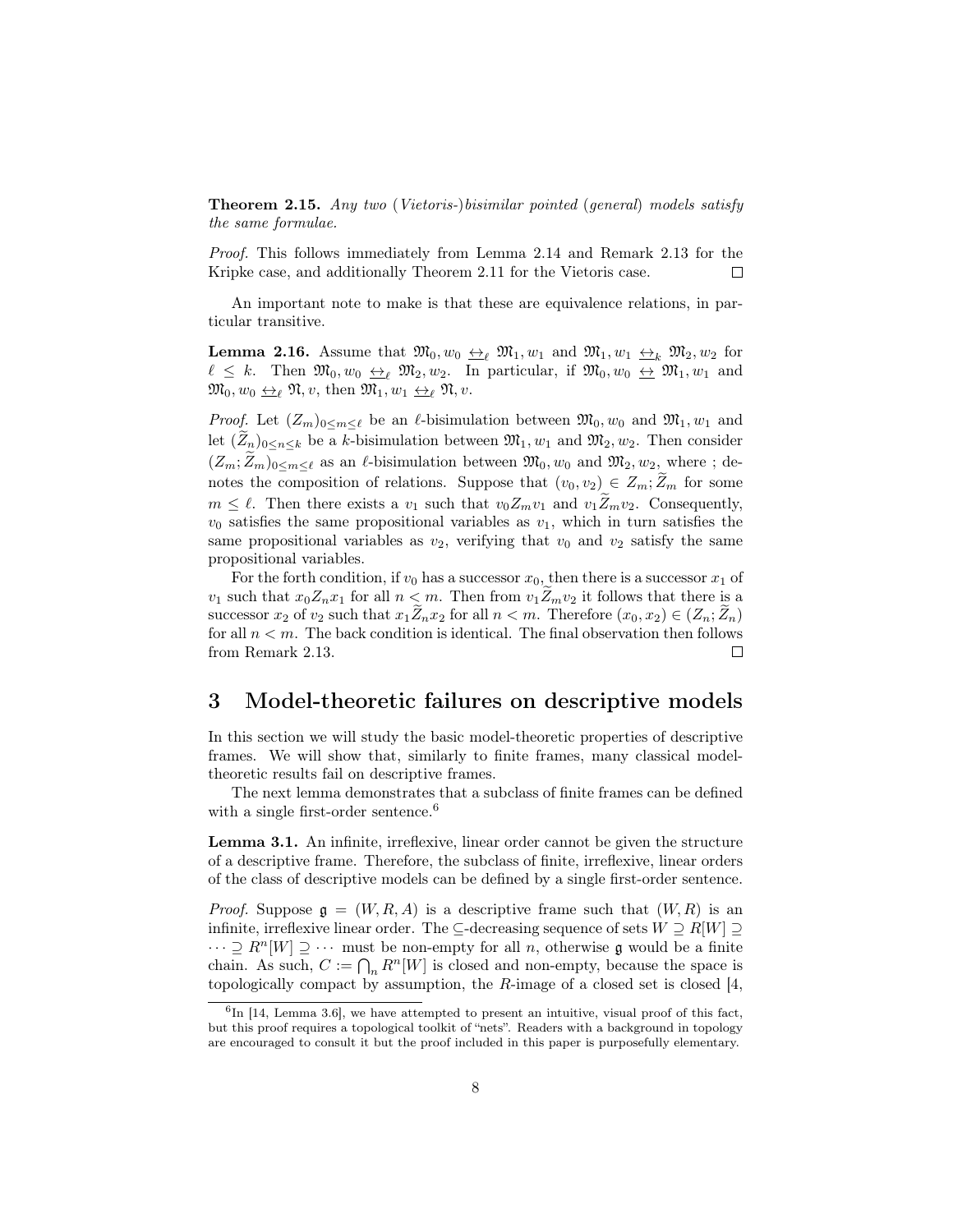Proposition 5.83iii] and induction thus grants that  $R<sup>n</sup>[W]$  is closed for all n. By tightness and irreflexivity, for each  $x \in C$  there must be a clopen set  $a_x$  such that  $x \in a_x$  but  $x \notin \langle R \rangle a_x$ . As then

$$
C \cap \bigcap_{x \in C} \langle R \rangle a_x = \emptyset,
$$

topological compactness of  $\mathfrak g$  gives a finite set  $\{x_1, \ldots, x_k\}$  such that the finite intersection  $C \cap \langle R \rangle a_{x_1} \cap \cdots \cap \langle R \rangle a_{x_k}$  is empty. Since the  $x_i$  are linearly ordered, there must be a least one, say  $x_1$ , so that  $\langle R \rangle a_{x_1} \subseteq \langle R \rangle a_{x_i}$  for all i by transitivity, yielding  $C \cap \langle R \rangle a_{x_1} = \emptyset$ .

The fact that  $\langle R \rangle a_{x_1}$  is clopen, hence compact, and the fact that  $C =$  $\bigcap_n R^n[W]$ , imply that there is an  $n \in \mathbb{N}$  such that  $R^n[W] \cap \langle R \rangle a_{x_1} = \emptyset$ , so that  $x_1 \notin R^{n+1}[W]$ , which contradicts  $x_1 \in C$ . Thus no such descriptive frame exists.

The irreflexive linear orders are definable in the single first-order sentence  $\lambda$ given by

<span id="page-8-0"></span>
$$
\lambda := \underbrace{\forall x \forall y [(x \equiv y \lor Rxy) \leftrightarrow \neg Ryx]}_{\text{total, irreflexive, and antisymmetric}} \land \underbrace{\forall x \forall y \forall z [(Rxy \land Ryz) \to Rxz]}_{\text{transitive}}.
$$
 (1)

Since all finite irreflexive linear orders can be given the structure of a descriptive frame (with the powerset as a collection of admissible sets) the subclass of finite, irreflexive linear orders in the class of descriptive models can be defined by a single first-order sentence.  $\Box$ 

This lemma immediately implies the failure of the Compactness theorem for first-order logic.

Theorem 3.2. The class of descriptive models is not compact over first-order logic.

Proof. From Lemma [3.1,](#page-7-2) the Compactness theorem fails almost immediately. Taking  $\lambda$  to be Formula [1](#page-8-0) and letting  $\varphi_n$  denote the existence of at least n distinct elements by

$$
\varphi_n := \qquad \exists x_1 \cdots \exists x_n \bigwedge_{1 \leq i < j \leq n} \neg x_i \equiv x_j \qquad \text{where } n \in \mathbb{N},
$$

Lemma [3.1](#page-7-2) implies directly that  $\{\lambda\} \cup \{\varphi_n\}_{n\in\mathbb{N}}$  is not satisfiable on the class of descriptive models. However, every finite subset is satisfied on a finite, irreflexive linear order, which can always be given the structure of a descriptive model with the powerset as collection of admissible sets.  $\Box$ 

With the failure of the Compactness theorem in mind, it is natural to wonder if some of its famous consequences fail, and indeed they do.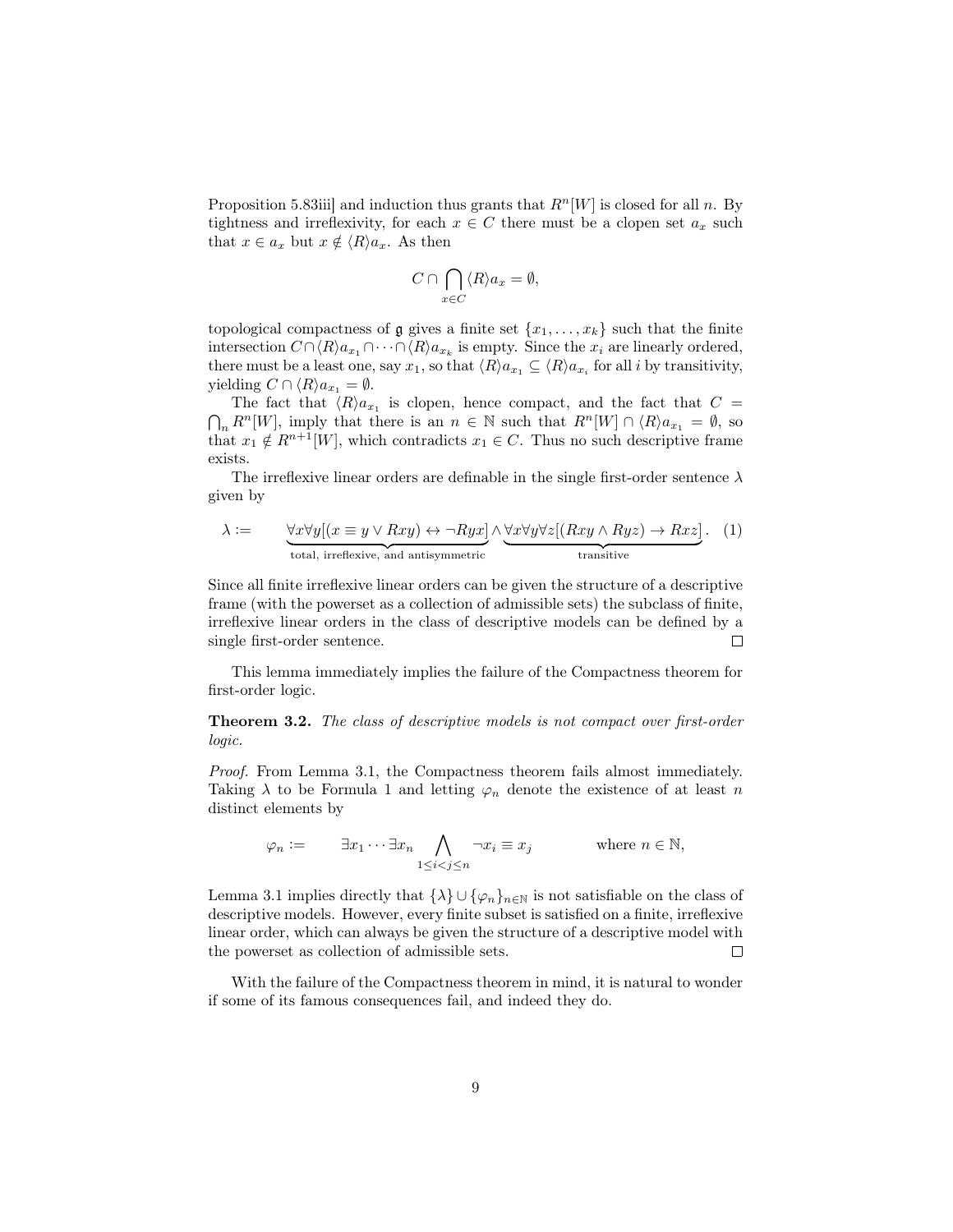<span id="page-9-3"></span>Theorem 3.3 (Failure of Beth definability theorem on descriptive models). Let  $R$  be a binary relation symbol and let  $P$  be a unary predicate symbol. Then there exists a formula  $\varphi$  that implicitly defines<sup>[7](#page-9-0)</sup> P over the class D of descriptive models such that there is no formula  $\psi \in \text{FOL}(\{R, P\}, \emptyset)$  that explicitly defines P relative to  $\varphi^8$  $\varphi^8$  over  $\mathfrak{D}$ .

*Proof.* Let  $\lambda$  be Formula [1](#page-8-0) defining the finite, irreflexive linear orders over the class of descriptive models as per Lemma [3.1.](#page-7-2) Then take  $\varphi$  to be the formula saying that R is an irreflexive linear order, the R-minimum does not have  $P$ and any two immediate successors disagree on P. Formally,  $\varphi$  is

<span id="page-9-2"></span>
$$
\lambda \wedge \forall x \left[ Px \leftrightarrow \exists y \left[ Ryx \wedge \neg \exists z \left[ Ryz \wedge Rzx \right] \wedge \neg Py \right] \right] \tag{2}
$$
\n
$$
P \text{ iff an immediate predecessor lacks } P
$$

The models of  $\lambda$  are precisely finite, irreflexive linear orders that assign P to exactly the even points.

Suppose now that there were a formula  $\psi(x) \in \text{FOL}(\lbrace R \rbrace, \emptyset)$  that explicitly defined P. Then the formula  $\varepsilon$  stating that R is an irreflexive linear order and the maximum has the property  $\psi$ , given explicitly by

<span id="page-9-4"></span>
$$
\lambda \wedge \forall x [\neg \exists y \; Rxy \to \psi(x)] \tag{3}
$$

would be a formula in  $FOL(\lbrace R \rbrace, \emptyset)$  that characterises exactly the finite, even, irreflexive linear orders. However, sufficiently large linear orders are first-order equivalent as shown in [\[7,](#page-26-6) Example 2.3.6] with the Ehrenfeucht-Fraïssé method. It follows that no one formula can characterise the even linear orders and thus  $\psi$  cannot exist.  $\Box$ 

The Craig interpolation theorem fails on the class of descriptive models for essentially the same reason that the Beth definability theorem fails. Usually, the Beth definability theorem is stated as a consequence of the Craig interpolation theorem, so that the failure of former immediately implies failure of the latter, but we consider a direct proof to be informative.

Theorem 3.4 (Failure of Craig interpolation theorem on descriptive models). Let R be a binary relation symbol, let  $P_0$ ,  $P_1$  be unary predicate symbols, and let  $\mathfrak{D}_0, \mathfrak{D}_1$ , and  $\mathfrak{D}_{01}$  denote the class of descriptive models over predicate sets  $\{P_0\},$  ${P_1},$  and  ${P_0, P_1}$  respectively. Then there exist formulae  $\varphi \in \text{FOL}({R, P_0}, \emptyset)$ and  $\psi \in \text{FOL}(\{R, P_1\}, \emptyset)$  such that  $\varphi \models_{\mathfrak{D}_{01}} \psi$ , but there is no formula  $\theta \in$  $\texttt{FOL}(\{R\}, \emptyset)$  such that  $\varphi \models_{\mathfrak{D}_0} \theta$  and  $\theta \models_{\mathfrak{D}_1} \psi$ .

*Proof.* Let  $\varphi$  state that R is an irreflexive linear order,  $P_0$  occurs only on the even points as in Formula [2](#page-9-2) in the proof of Theorem [3.3,](#page-9-3) as well as that the

<span id="page-9-0"></span><sup>&</sup>lt;sup>7</sup>A formula  $\varphi$  in a language  $\mathcal{L} \sqcup \{P\}$  *implicitly defines* a predicate P if every  $\mathcal{L}$ -structure  $\mathfrak A$  has at most one extension to a  $\mathcal L \sqcup \{P\}$ -structure  $\widetilde{\mathcal A}$  such that  $\widetilde{\mathcal A} \models \varphi$ .

<span id="page-9-1"></span><sup>&</sup>lt;sup>8</sup>If  $\varphi$  in  $\mathcal{L} \sqcup \{P\}$  implicitly defines P, then a formula  $\psi(x)$  in  $\mathcal{L}$  explicitly defines P relative to  $\varphi$  if  $\varphi \models \forall x [\psi(x) \leftrightarrow Px].$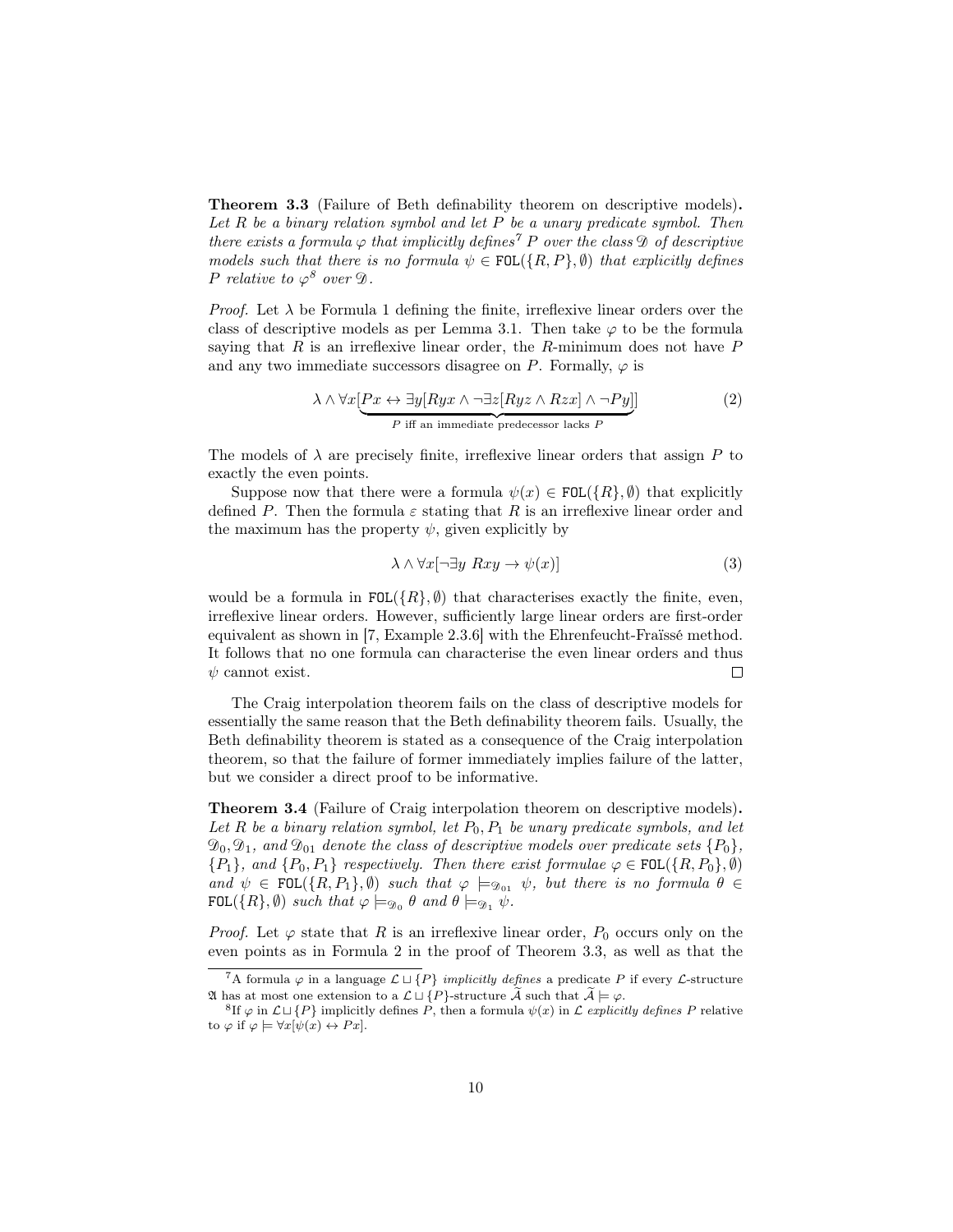maximum satisfies  $P_0$  like Formula [3.](#page-9-4) Let  $\psi$  state that R is an irreflexive linear order and if  $P_1$  occurs only on the even points, then the maximum has  $P_1$ .

The formula  $\varphi$  is true on the finite, even, irreflexive linear orders with  $P_0$ on the even points. Similarly, for  $\psi$  to be true, a structure must be a finite, irreflexive linear order with  $P_1$  true on an odd point or false on an even point, or it must be even. Since all structures satisfying  $\varphi$  are even, it follows that  $\varphi \models_{\mathfrak{D}_{01}} \psi.$ 

Suppose now for contradiction that there is an interpolant  $\theta \in \text{FOL}(\{R\}, \emptyset)$ such that  $\varphi \models_{\mathfrak{D}_0} \theta$  and  $\theta \models_{\mathfrak{D}_1} \psi$ . Then in particular  $\theta$  must be true on all finite, even, irreflexive linear R-orders. Again from [\[7,](#page-26-6) Example 2.3.6], this means that  $\theta$  is true on all sufficiently large finite, irreflexive linear R-orders. But an odd linear order among these can be expanded with a predicate  $P_1$  on the even points, from which it follows that  $\theta \not\models_{\mathfrak{D}_1} \psi$ . This is a contradiction.  $\Box$ 

These two results use Lemma [3.1](#page-7-2) to reduce a model-theoretic problem for the class of descriptive models to the corresponding result in finite model theory. This reasoning can resolve model-theoretic problems on descriptive models that have an analogue on finite models, but does not help when considering results that have no sensible corresponding statement in finite model theory.

For an example of such results, consider the celebrated Upward Löwenheim-Skolem theorem. It states that any first-order theory  $T$  with an infinite model has arbitrarily large models.

The Upward Löwenheim-Skolem theorem has no meaningful interpretation in finite model theory, because the hypothesis of the implication is vacuously false. However, as the theorem is an immediate consequence of the Compactness theorem, it is natural to wonder if it holds on the class of descriptive models on which this the compactness property fails. Indeed this class turns out to lack the Upward Löwenheim-Skolem property. In fact, it even fails when the theorem is restricted to speak only about formulae.

Theorem 3.5 (Failure of Upward Löwenheim-Skolem theorem for descriptive models). There exists a first-order formula that is satisfiable on an infinite descriptive model, but not satisfiable on any uncountable descriptive model.

*Proof.* Let  $\varphi$  be a formula encoding a linear order with a reflexive minimum and no other reflexive points. That is,  $\varphi$  is the formula

| $\forall x \forall y [x \equiv y \lor (Rxy \leftrightarrow \neg Ryx)]$  | $(antisymmetric \& total)$      |
|-------------------------------------------------------------------------|---------------------------------|
| $\land \forall x \forall y \forall z [(Rxy \land Ryz) \rightarrow Rxz]$ | (transitive)                    |
| $\wedge \forall x \forall y [Rxx \wedge Ryy \rightarrow x \equiv y]$    | (at most one reflexive point)   |
| $\wedge \exists x [Rxx \wedge \forall y Rxy]$                           | (there is a reflexive minimum). |

First, consider the Kripke frame  $(\omega + 1, R)$  with Rab if and only if  $a > b$  or  $a = b = \omega$ , equipped with the collection of admissible sets given by the finite subsets of N and cofinite subsets of N with  $\omega$ . See Figure [1](#page-11-0) for the underlying Kripke frame. This is easily checked to be a descriptive frame. Then any model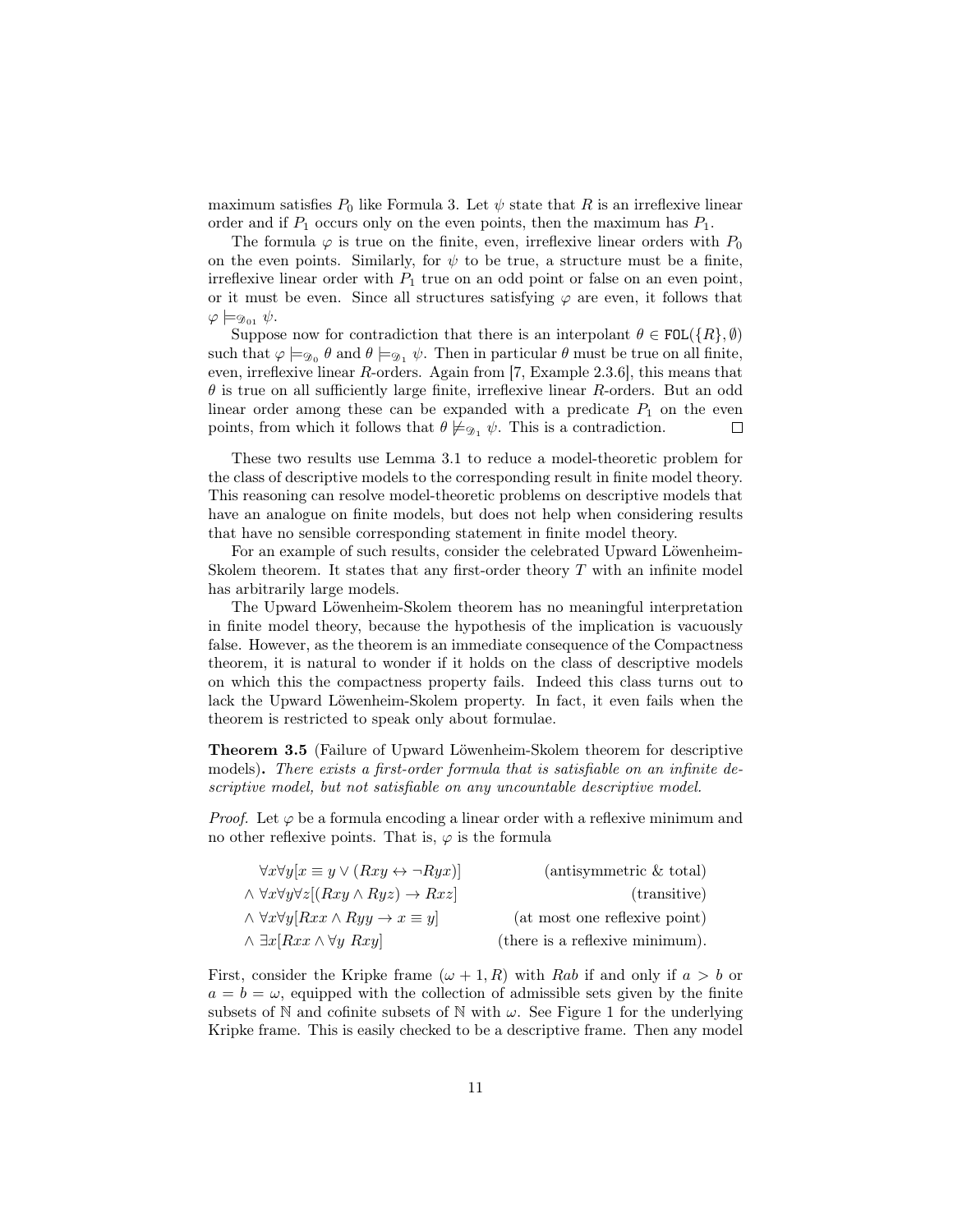based on this frame satisfies  $\varphi$ , because the relation is a linear order, has a reflexive minimum and no other reflexive points.

Now suppose that  $\mathfrak{m} = (W, R, A, V)$  is a descriptive model of cardinality  $|W| > \aleph_0$  whose underlying frame is a linear order with exactly one reflexive point v that is also its minimum. Because of transitivity and cardinality reasons, there is at least one point  $w$  with infinitely many successors that is not the minimum:

$$
\aleph_0 < |W| = |R[v]| = |R[v] \setminus \{v\}| = \left| \bigcup_{x \neq v} \{x\} \cup R[x] \right| = \sup_{x \neq v} |\{x\} \cup R[x]|,
$$

where the last equality follows from transitivity. So there is at least one  $w \in$  $W \setminus \{v\}$  such that  $|\{w\} \cup R[w]| > \aleph_0$ .

<span id="page-11-0"></span>Now  $R[w]$  is closed by [\[4,](#page-26-1) Proposition 5.83iv] and thus a compact subspace as a closed subset of a compact space, thereby inducing another infinite descriptive model that is a linear order. By Lemma [3.1,](#page-7-2) it follows that  $R[w]$  contains another reflexive point, which means that m contains at least two reflexive points, implying that  $\mathfrak{m} \not\models \varphi$ .  $\Box$ 



Figure 1: Schematic illustration of  $(\omega + 1, R)$  for R the  $\geq$ -relation without reflexivity on the natural numbers. To avoid cluttering, not all arrows between the natural numbers are drawn, but the relation should be understood to be transitive.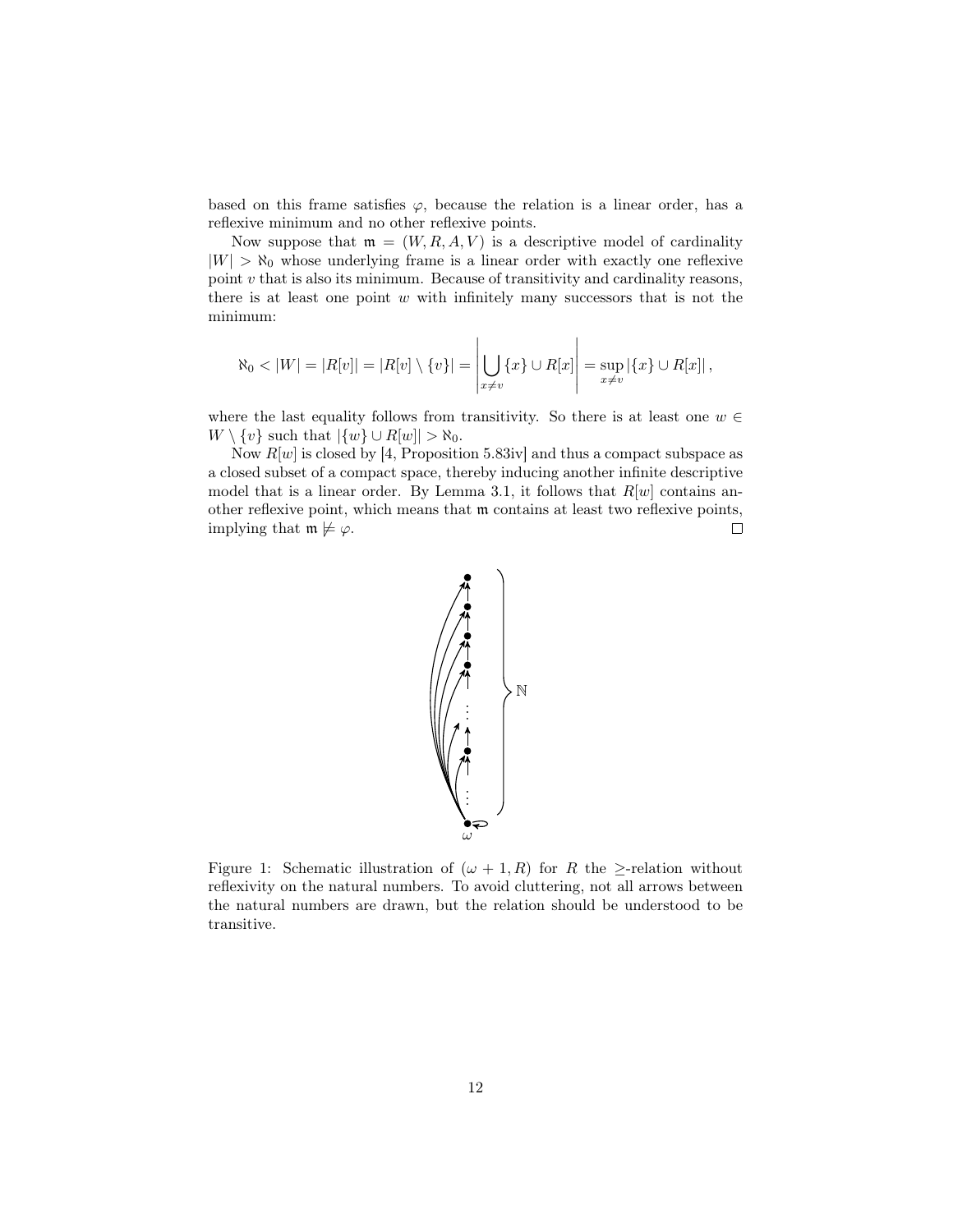## <span id="page-12-0"></span>4 The van Benthem characterisation theorem for descriptive models

In this section we prove the van Benthem characterisation theorem for the class of models over descriptive frames, stating that modal logic is the Kripkebisimulation-invariant (or equivalently the Vietoris-bisimulation-invariant) fragment of first-order logic.

<span id="page-12-2"></span>Theorem 4.1 (The van Benthem characterisation theorem for descriptive models). Let  $\alpha$  be a first order formula in one free variable. Then the following are equivalent:

1. There exists a modal formula  $\varphi$  such that for all pointed, descriptive models m, w

$$
\mathfrak{m}, w \Vdash \varphi \text{ if and only if } \mathfrak{m} \models \alpha[w].
$$

2. If  $m, w$  and  $n, v$  are two Kripke-bisimilar pointed, descriptive models, then

 $\mathfrak{m} \models \alpha[w]$  if and only if  $\mathfrak{n} \models \alpha[v]$ ;

3. If m, w and n, v are two Vietoris-bisimilar pointed, descriptive models, then

$$
\mathfrak{m} \models \alpha[w] \text{ if and only if } \mathfrak{n} \models \alpha[v].
$$

The strategy followed will be modelled after [\[21\]](#page-27-5) and is visually represented in Figure [2.](#page-12-1) That is, the unravelling tree will be modified in Definitions [4.12](#page-17-0)

<span id="page-12-1"></span>

Figure 2: A visual representation of the argument that will be used to prove Theorem [4.1.](#page-12-2)

to remain in the class of descriptive models, while still Kripke-bisimilar (and Vietoris-bisimilar) to the original model. On these tree-like structures, an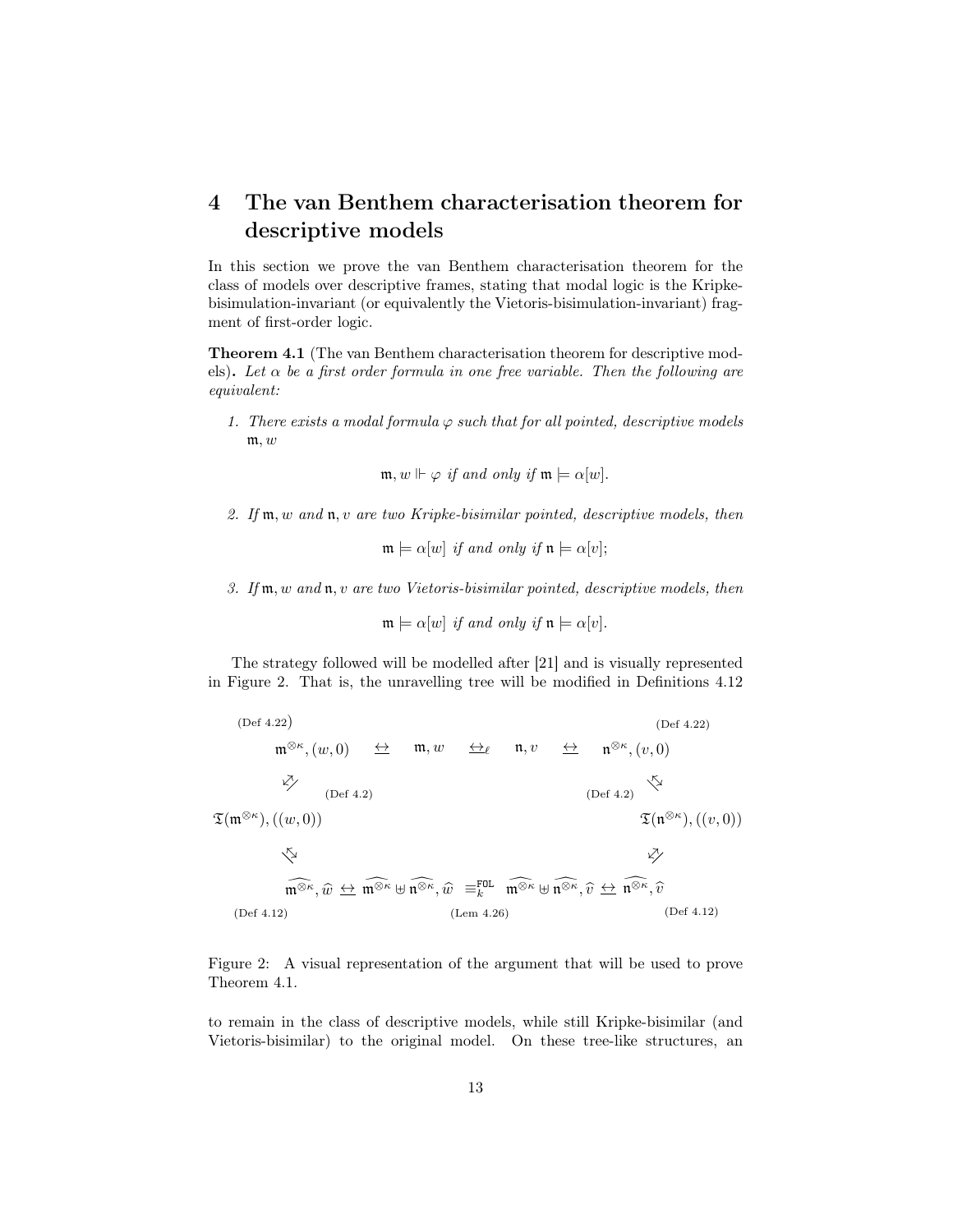Ehrenfeucht-Fraïssé-type argument (see [\[10\]](#page-26-7) for more details on this technique) will show in Lemma [4.26](#page-20-0) that bisimulation-invariance implies k-bisimulationinvariance for sufficiently large  $k$ . This will imply that any formula that is bisimulation-invariant on descriptive models is modally expressible. Assuming that  $\alpha$  is bisimulation-invariant,  $\mathfrak{m} \models \alpha[w]$ , and  $\mathfrak{m}, w \leftrightarrow_{\ell} \mathfrak{n}, v$  for sufficiently large  $\ell$ , the formula  $\alpha$  can be followed clockwise around the diagram to conclude  $n \models \alpha[v]$ . The final conclusion of the proof can be found on page [23.](#page-21-0)

#### 4.1 Unravelling for general frames

Towards proving the van Benthem theorem for descriptive models, it will be necessary to modify the notion of unravelling trees and unravelling forests to descriptive frames. To do this, first the unravelling forest of all finite paths needs to be given the structure of a general frame. The most canonical way of doing that, pulling back the admissible sets through the projection map  $\pi$ , does not offer a useful solution. The resulting frame would not inherit differentiatedness nor tightness. To accomplish this inheritance,  $R^2$ -closure and the collection  $\mathcal I$ of paths of length 0 will be added.

<span id="page-13-0"></span>**Definition 4.2.** Let  $g = (\mathfrak{F}, A)$  be a general frame with underlying frame  $\mathfrak{F} = (W, R)$ . Define the unravelling cover  $\mathfrak{T}(\mathfrak{g})$  of  $\mathfrak{g}$  to be  $\mathfrak{T}(\mathfrak{g}) := (\mathfrak{T}(\mathfrak{F}), A^{\mathfrak{T}})$ , where  $\mathfrak{T}(\mathfrak{F}) = (W^{\mathfrak{T}}, R^{\mathfrak{T}})$  defined by

$$
W^{\mathfrak{T}} := \{ (w_i)_{i \le n} \in W^{n+1} \mid n \in \mathbb{N}, \forall i < n : w_i R w_{i+1} \};
$$
\n
$$
R^{\mathfrak{T}} := \{ ((w_i)_{i \le n}, (w_i)_{i \le n+1}) : (w_i)_{i \le n+1} \in W^{\mathfrak{T}} \}
$$

is the forest of all finite paths in  $\mathfrak F$  and with collection of admissible sets  $A^{\mathfrak T}$ , a subalgebra of  $(\mathcal{P}(W^{\mathfrak{T}}),\langle R^{\mathfrak{T}}\rangle)$  defined through the surjective bounded morphism  $\pi : \mathfrak{T}(\mathfrak{F}) \to \mathfrak{F}$  by the following recursive schema:

$$
\mathcal{I} := W^{\mathfrak{T}} \cap W \in A^{\mathfrak{T}}; \tag{1}
$$

$$
a \in A \qquad \qquad \Longrightarrow \qquad \pi^{-1}[a] \in A^{\mathfrak{T}}; \tag{2}
$$

$$
b \in A^{\mathfrak{T}} \qquad \Longrightarrow \qquad R^{\mathfrak{T}}[b] \in A^{\mathfrak{T}}; \tag{3}
$$

$$
b, b' \in A^{\mathfrak{T}} \qquad \Longrightarrow \qquad b \cup b', b \cap b' \in A^{\mathfrak{T}}. \tag{4}
$$

In a similar vein, for a general model  $\mathfrak{m} = (\mathfrak{g}, V)$ , the unravelling cover will be  $\mathfrak{T}(\mathfrak{m}) := (\mathfrak{T}(\mathfrak{g}), \mathcal{P}^{\mathrm{op}} \pi \circ V)$ , where  $\mathcal{P}^{\mathrm{op}} \pi(a) = \pi^{-1}[a]$ . For any point  $w \in W$ , the connected component of paths starting at w will be written as  $\mathfrak{T}_w(\mathfrak{g})$  or  $\mathfrak{T}_w(\mathfrak{m}).$ 

Despite these extra additions, the resulting frame is always a general frame.

**Proposition 4.3.** Let  $\mathfrak{g} = (W, R, A)$  be a general frame. Then  $\mathfrak{T}(\mathfrak{g})$  is a general frame.

*Proof.* All to be checked is that  $A^{\mathfrak{T}}$  is a field of sets and closed under the  $\langle R^{\mathfrak{T}} \rangle$ operation. This is an elementary, but tedious induction. Closure under binary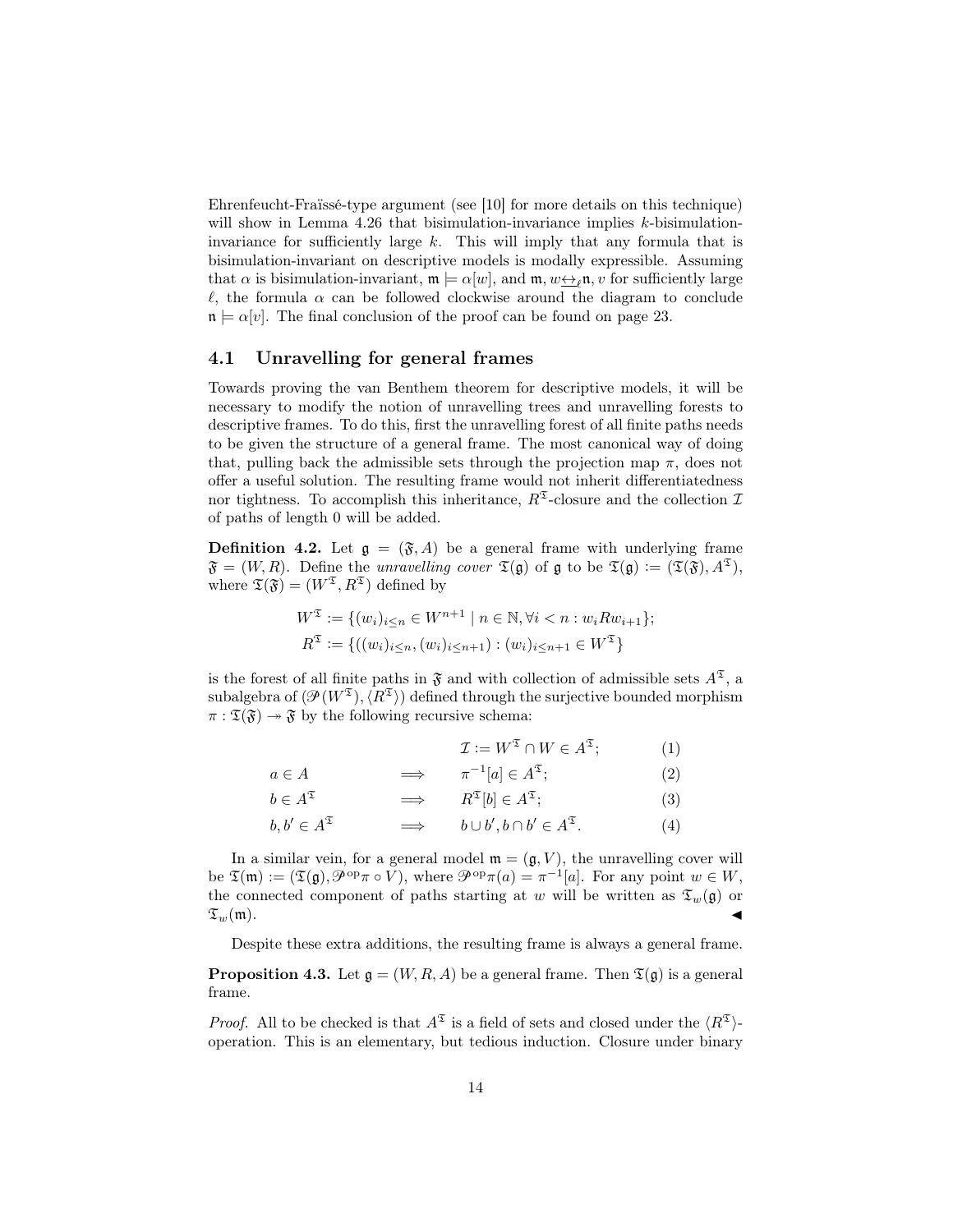union and intersection is immediate. Closure under complements can by checked by induction on the construction of  $A^{\mathfrak{T}}$ . The complement of the initial points  $\mathcal{I}^c = R^{\mathfrak{T}}[W^{\mathfrak{T}}]$  is the set of points with a predecessor, and is in  $A^{\mathfrak{T}}$  because  $W^{\mathfrak{T}} = \pi^{-1}[W]$  is in  $A^{\mathfrak{T}}$ , from which rule (3) gives  $\mathcal{I}^c = R^{\mathfrak{T}}[W^{\mathfrak{T}}] \in A^{\mathfrak{T}}$ .

Moreover,  $(\pi^{-1}[a])^c = \pi^{-1}[a^c] \in A^{\mathfrak{T}}$  and if  $b_0, b_1 \in A^{\mathfrak{T}}$  have  $b_0^c, b_1^c \in A^{\mathfrak{T}}$ , then  $(b_0 \cup b_1)^c = b_0^c \cap b_1^c \in A^{\mathfrak{T}}$  and  $(b_0 \cap b_1)^c = b_0^c \cup b_1^c \in A^{\mathfrak{T}}$ .

The final case, the  $R^2$ -image of an admissible set, requires a minor observation about  $R^{\mathfrak{T}}$ : distinct points have disjoint image-sets. After all, two distinct paths cannot have the same extension. An alternative way of saying this is that each point has at most one  $R^{\mathfrak{T}}$ -predecessor. As such, we have for all  $a \subseteq W^{\mathfrak{T}}$ that

$$
(R^{\mathfrak{T}}[a])^c = R^{\mathfrak{T}}[a^c] \cup \mathcal{I} \in A^{\mathfrak{T}},
$$

because each point with no predecessor in a either has a its unique predecessor in  $a^c$  or has no predecessor.

For closure under  $\langle R^{\mathfrak{T}} \rangle$ , note that every element in  $A^{\mathfrak{T}}$  can be written as a finite union of finite intersections of elements of the form  $\pi^{-1}[a]$  for  $a \in A$ admissible,  $R^{\mathfrak{T}}[b]$  for  $b \in A^{\mathfrak{T}}$  or  $\mathcal{I}$ . This is evident for elements of the forms (1), (2) or (3) and will follow by induction on the construction for elements of the form  $(4)$ .

As  $\langle R^{\mathfrak{T}} \rangle$  distributes over unions, it is sufficient to show  $\langle R^{\mathfrak{T}} \rangle$ -closure for finite intersections. By induction on n, it will be shown that for  $b_1, \ldots, b_n$  of the forms  $(1),(2)$  and  $(3)$ , the set  $\langle R^{\mathfrak{T}}\rangle(b_1 \cap \cdots \cap b_n)$  is in  $A^{\mathfrak{T}}$ .

For  $n = 1$ , note that  $\langle R^{\mathfrak{T}} \rangle \mathcal{I} = \emptyset = \pi^{-1}[\emptyset] \in A^{\mathfrak{T}}$  and if  $a \in A$  then  $\langle R^{\mathfrak{T}} \rangle \pi^{-1}[a] = \pi^{-1}[\langle R \rangle a] \in A^{\mathfrak{T}}$  because  $\pi$  is a bounded morphism.

Moreover,  $\langle R^{\mathfrak{T}}\rangle (R^{\mathfrak{T}}[b])$ , again because each point has at most one predecessor, is the subset of b given by points with at least one successor. After all,  $x \in \langle R^{\mathfrak{T}} \rangle (R^{\mathfrak{T}}[b])$  if and only if there is a y such that  $y \in R^{\mathfrak{T}}[b]$  and  $xR^{\mathfrak{T}}y$ . That is equivalent y being a successor to  $x$  and having a predecessor in  $b$ , and since predecessors in this frame are unique, this predecessor must be  $x$ . So  $\langle R^{\mathfrak{T}} | h | \rangle = \langle R^{\mathfrak{T}} \rangle W^{\mathfrak{T}} \cap b = \pi^{-1} [\langle R \rangle W] \cap b \in A^{\mathfrak{T}}.$ 

Now suppose that  $\langle R^{\mathfrak{T}}\rangle(b_1 \cap \cdots \cap b_n)$  when all  $b_i$  are of the forms (1),(2) or (3). Consider then  $b_0 \cap b_1 \cap \cdots \cap b_n$  for  $n \geq 1$ . If one of the  $b_i$  is of the form  $\mathcal{I}$ , then it follows immediately that  $\langle R^{\mathfrak{T}}\rangle(b_0 \cap b_1 \cap \cdots \cap b_n) \subseteq \langle R^{\mathfrak{T}}\rangle \mathcal{I} = \emptyset$ . If one of them, without loss of generality  $b_0$ , is of the form  $R^{\mathfrak{T}}[b']$ , then observe that  $x \in \langle R^{\mathfrak{T}} \rangle (R^{\mathfrak{T}}[b'] \cap b_1 \cap \cdots \cap b_n)$  if and only if  $\exists y \in R^{\mathfrak{T}}[x] : y \in R^{\mathfrak{T}}[b'] \cap b_1 \cap \cdots \cap b_n$ . By the uniqueness of predecessors, this is equivalent to having  $x \in b'$  and  $x \in \langle R^{\mathfrak{T}} \rangle (b_1 \cap \cdots \cap b_n)$ . As the latter was admissible by the induction hypothesis, it follows that  $\langle R^{\mathfrak{T}} \rangle (R^{\mathfrak{T}}[b'] \cap b_1 \cap \cdots \cap b_n) = b' \cap \langle R^{\mathfrak{T}} \rangle (b_1 \cap \cdots \cap b_n),$ which is admissible by closure under intersection.

Finally, if none of the  $b_i$  are of the form  $\mathcal I$  or  $R^{\mathfrak{T}}[b']$  for some  $b' \in A^{\mathfrak{T}}$ , then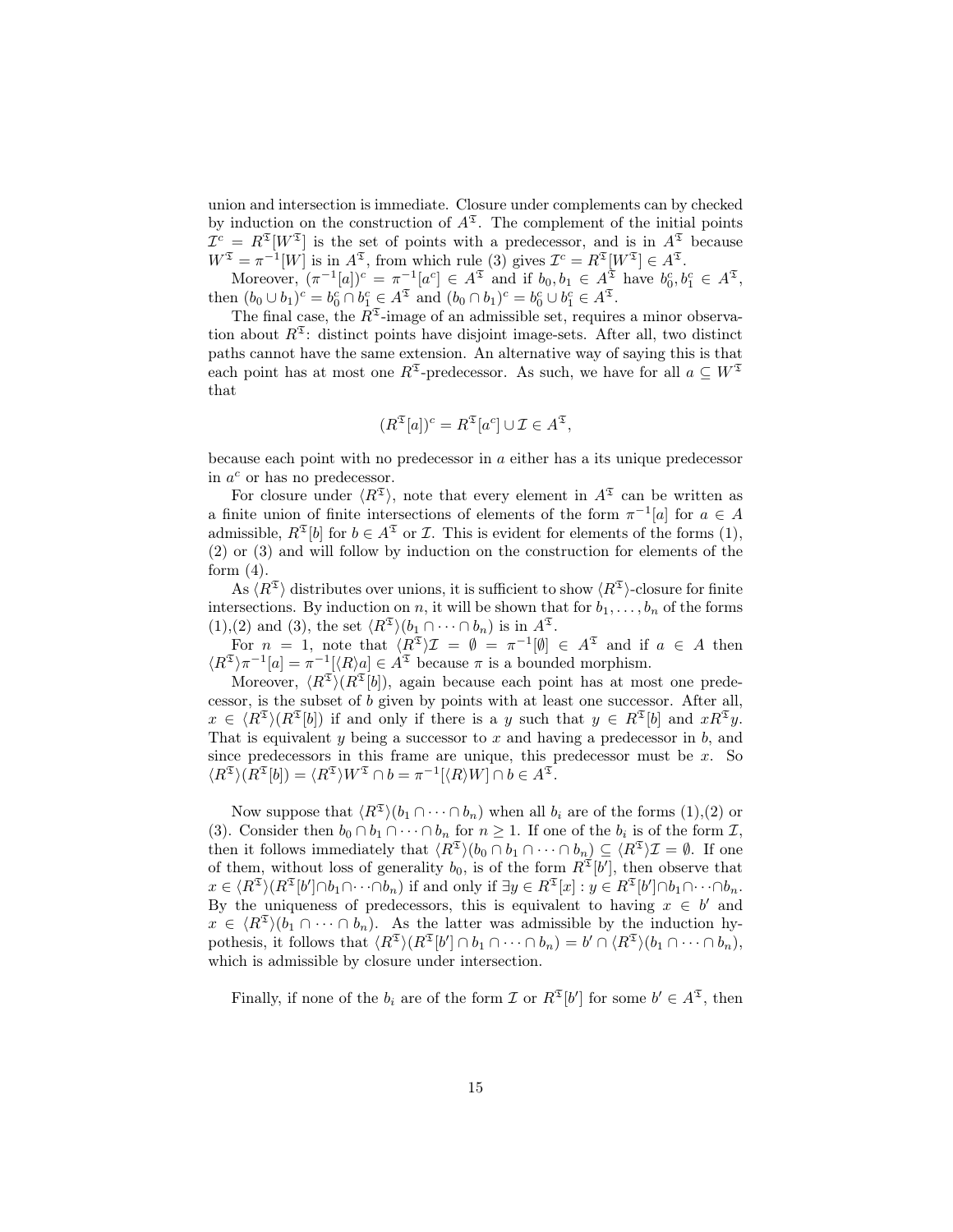they must all be of the form  $b_i = \pi^{-1}[a_i]$ , from which it follows that

$$
\langle R^{\mathfrak{T}} \rangle (b_0 \cap \cdots \cap b_n) = \langle R^{\mathfrak{T}} \rangle (\pi^{-1}[a_0] \cap \cdots \cap \pi^{-1}[a_n]) = \langle R^{\mathfrak{T}} \rangle \pi^{-1}[a_0 \cap \cdots \cap a_n]
$$
  
=  $\pi^{-1} [\langle R \rangle (a_0 \cap \cdots \cap a_n)] \in A^{\mathfrak{T}},$ 

because  $\langle R \rangle (a_0 \cap \cdots \cap a_n) \in A$ .

Now towards the main result of the paper, it is useful to find out which properties of the general frame are transferred to its unravelling cover.

Remark 4.4. For all  $a \in A^{\mathfrak{T}}$  and  $n \in \mathbb{N}$ , the set  $(R^{\mathfrak{T}})^n[a]$  is admissible.

In order to obtain the van Benthem result for descriptive models, we will show that properties defining descriptive frames are preserved under this construction.

<span id="page-15-0"></span>**Proposition 4.5.** If  $\mathfrak{g} = (\mathfrak{F}, A)$  is differentiated, then so is  $\mathfrak{T}(\mathfrak{g})$ .

*Proof.* Let  $\vec{x} = (x_i)_{i \leq n}, \vec{y} = (y_j)_{j \leq m} \in W^{\mathfrak{T}}$  be distinct paths. If  $n > m$ , then  $\vec{y} \notin (R^{\mathfrak{T}})^n[W^{\mathfrak{T}}] \ni \vec{x}$ . So assume  $n = m$ . Then their distinction must mean there is some  $k \leq n$  such that  $x_k \neq y_k$ . Then by differentiatedness of g there is an  $a \in A$  such that  $y_k \notin a \ni x_k$ . But then  $(y_i)_{i \leq k} \notin \pi^{-1}[a] \ni (x_i)_{i \leq k}$ , meaning  $\vec{y} \notin (R^{\mathfrak{T}})^{n-k} [\pi^{-1}[a]] \ni \vec{x}.$  $\Box$ 

<span id="page-15-1"></span>**Proposition 4.6.** If  $g = (\mathfrak{F}, A)$  is differentiated, then  $\mathfrak{T}(g)$  is tight.

*Proof.* Let  $(\vec{x}, \vec{y}) \notin R^{\mathfrak{T}}$ . If the length  $l(\vec{y})$  of  $\vec{y}$  is not  $l(\vec{x})+1$ , then  $\vec{y} \in (R^{\mathfrak{T}})^{l(\vec{y})}[\mathcal{I}],$ but  $\vec{x} \notin \langle R^{\mathfrak{T}} \rangle (R^{\mathfrak{T}})^{l(\vec{y})}[\mathcal{I}] \subseteq (R^{\mathfrak{T}})^{l(\vec{y})-1}[\mathcal{I}],$  because all paths in  $(R^{\mathfrak{T}})^n[\mathcal{I}]$  have length n.

If  $n := l(\vec{y}) = l(\vec{x}) + 1$ , then there must be a  $k \leq l(\vec{x})$  such that  $x_k \neq y_k$ . By assumption, g is differentiated, so there exists an  $a \in A$  with  $x_k \notin a \ni y_k$ . This implies that  $\vec{y} \in (R^{\mathfrak{T}})^{n-k}[\pi^{-1}[a]] \in A^{\mathfrak{T}}$  but  $\vec{x} \notin (R^{\mathfrak{T}})^{n-k-1}[\pi^{-1}[a]] \supseteq$  $\langle R^{\mathfrak{T}} \rangle (R^{\mathfrak{T}})^{n-k} [\pi^{-1}[a]].$  $\Box$ 

Although surprising, it may be understandable that tightness is not required, as the structure of the forest itself already separates unconnected points automatically.

**Proposition 4.7.** Let  $\mathfrak{g} = (W, R, A)$  be a general frame and  $\mathfrak{T}(\mathfrak{g})$  its unravelling cover. Take  $\vec{x} \in W^{\mathfrak{T}}$ . Then  $\pi \upharpoonright R^{\mathfrak{T}}[\vec{x}] : R^{\mathfrak{T}}[\vec{x}] \to R[\pi(\vec{x})]$  is a homeomorphism between the subspace topologies.

*Proof.* It is obviously a continuous bijection as  $\pi^{-1}[a] \in A^{\mathfrak{T}}$  for all  $a \in A$ , which is the basis of the topology on  $\mathfrak{g}$ . To prove continuity of the inverse, it is sufficient to show that all basis elements in the subspace topology of  $R^{\mathfrak{T}}[\vec{x}]$  are of the form  $\pi^{-1}[a] \cap R^{\mathfrak{T}}[\vec{x}].$ 

By induction on the recursion schema for  $A^{\mathfrak{T}}$ . It is obvious for the restriction of  $\pi^{-1}[a]$  and  $\mathcal{I}$ . If  $b \in A^{\mathfrak{T}}$ , then

$$
R^{\mathfrak{T}}[b] \cap R^{\mathfrak{T}}[\vec{x}] = \begin{cases} \emptyset & \text{if } \vec{x} \notin b, \\ R^{\mathfrak{T}}[\vec{x}] & \text{if } \vec{x} \in b, \end{cases}
$$

 $\Box$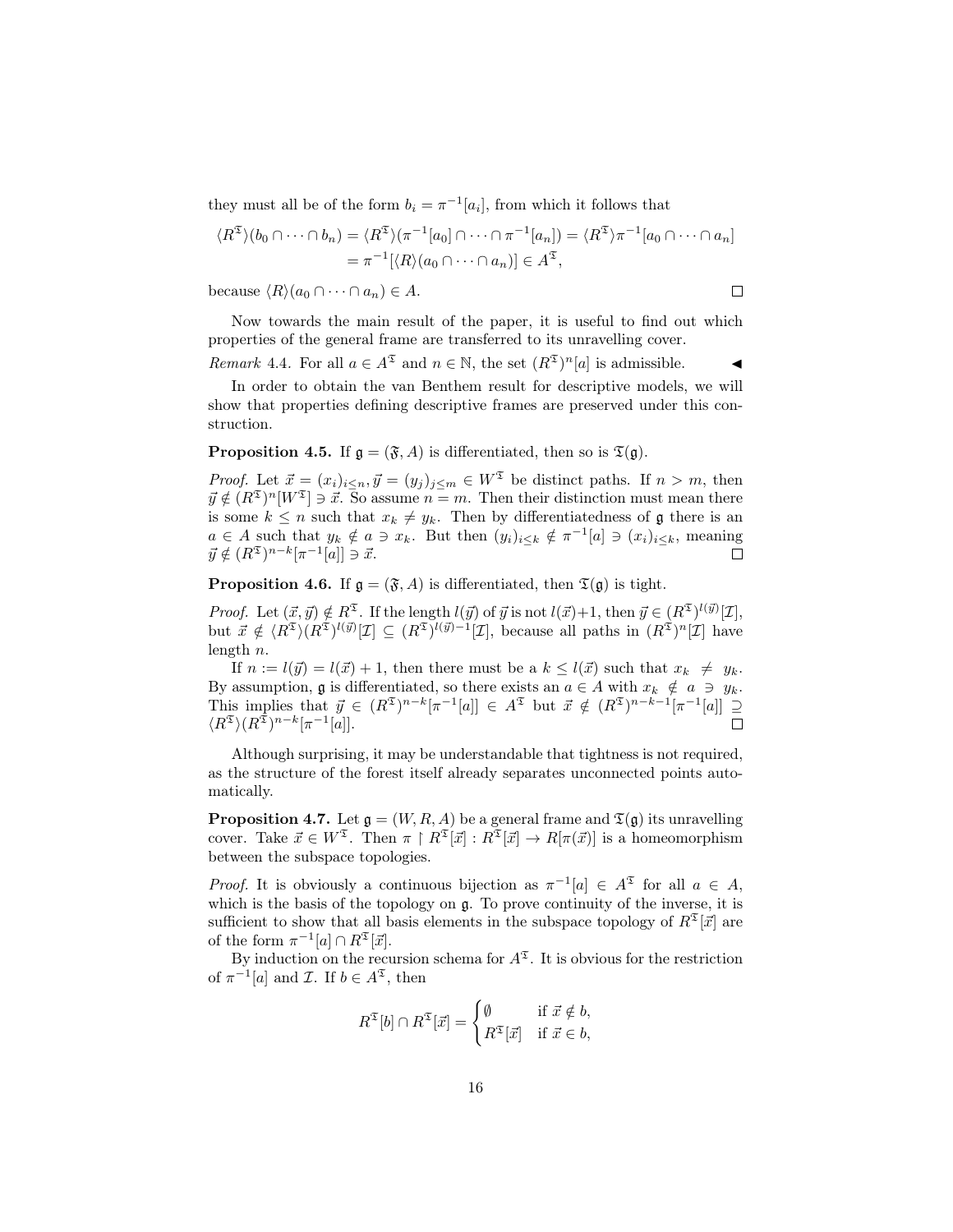by using again that distinct points have disjoint  $R^2$ -successor sets.

Finally,  $\pi^{-1}$  distributes over intersection and union, completing the induction.  $\Box$ 

<span id="page-16-0"></span>**Corollary 4.8.** A general frame g is image-compact if and only if  $\mathfrak{T}(\mathfrak{g})$  is imagecompact.

Proof. The previous proposition gives that the image-sets are homeomorphic, granting the corollary immediately.  $\Box$ 

Corollary 4.9. Let g be a descriptive frame. Then  $\mathfrak{T}(\mathfrak{g})$  is a differentiated, tight, and image-compact.

*Proof.* Differentiatedness and tightness were stated in Propositions [4.5](#page-15-0) and [4.6.](#page-15-1) Note that descriptive frames are image-compact, because points are closed in Hausdorff spaces, the image of a closed set is closed in a descriptive frame [\[4,](#page-26-1) Proposition 5.83iii], and a closed subset of a compact space is also compact. From there, Corollary [4.8](#page-16-0) finishes the proof.  $\Box$ 

### 4.2 The descriptive unravelling

The unravelling cover of a compact frame is not necessarily compact, as the following example demonstrates.

Example 4.10. Consider the descriptive frame consisting of a single reflexive point with the only field of sets possible. Its unravelling cover is N with the finite and cofinite sets as admissible sets, which is not compact.

This shows that while differentiatedness of  $\mathfrak{g}$  implies  $\mathfrak{I}(\mathfrak{g})$  is differentiated and tight, compactness may not be preserved. In fact, no collection of admissible sets can be constructed with which an unravelling forest of a descriptive frame with arbitrarily long paths is descriptive.

**Proposition 4.11.** Let  $\mathfrak{g} = (\mathfrak{F}, A)$  be a descriptive frame. If the path lengths in g are unbounded, then  $\mathfrak{T}(\mathfrak{F})$  cannot be made into a descriptive frame.

*Proof.* For contraposition, let  $(\mathfrak{T}(\mathfrak{F}), \mathcal{A})$  be descriptive. As reasoned before in the proof of Lemma [3.1,](#page-7-2) from [\[4,](#page-26-1) Proposition 5.83iii] and induction it follows that  $(R^{\mathfrak{T}})^n[W^{\mathfrak{T}}]$  is closed for all n. Clearly,  $\bigcap_{n\in\mathbb{N}}(R^{\mathfrak{T}})^n[W^{\mathfrak{T}}]=\emptyset$ , as any one path is of finite length. By compactness, then, there exists an  $m$  such that  $(R^{\mathfrak{T}})^m[W^{\mathfrak{T}}]=\emptyset$ . Therefore, there exist no path of length m or more in **g**.  $\Box$ 

Like for the proof on finite models from [\[21\]](#page-27-5), the unravelling must be modified to become descriptive. In principle, this could be done in the same way as was done in [\[21\]](#page-27-5). Putting the original frame at a sufficiently long distance from  $\mathcal I$  would likely suffice for a reproduction of the argument. However, for descriptive frames, there exists an alternative construction that will be used in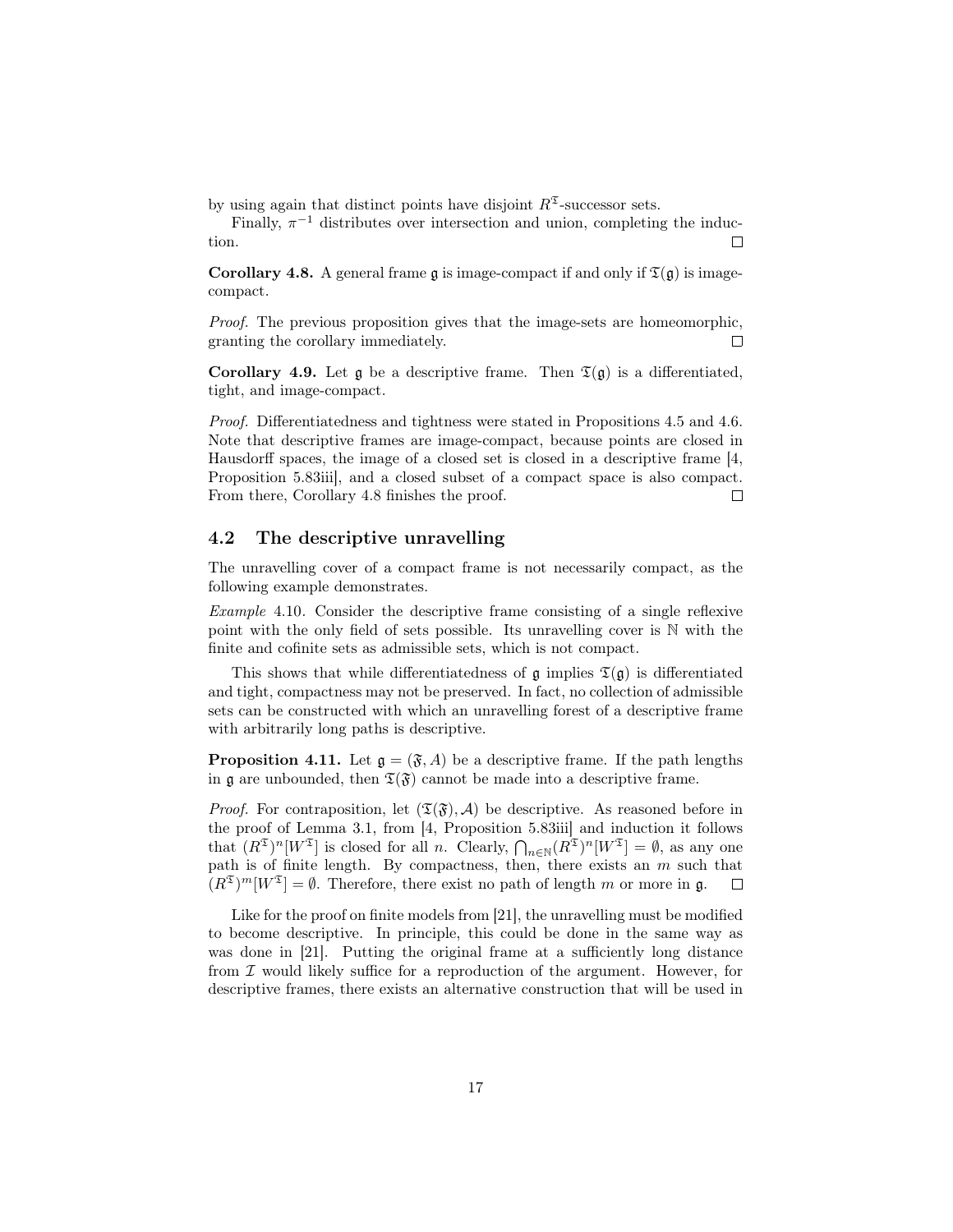this paper: the descriptive completion using Jónsson-Tarski duality discussed in Definition [2.6.](#page-4-1)[9](#page-17-1)

<span id="page-17-0"></span>**Definition 4.12.** Let  $\mathfrak{g}$  be a general frame. Then let its *descriptive unrav*elling be the descriptive completion (Definition [2.6\)](#page-4-1) of the unravelling cover (Definition [4.2\)](#page-13-0) of g. Write

$$
\widehat{\mathfrak{g}}:=((\mathfrak{T}(\mathfrak{g}))^*)_*
$$

to abbreviate.

This will turn out to be a very well-behaved construction for descriptive frames and will be key to the theorem.

<span id="page-17-3"></span>**Lemma 4.13.** Let  $\mathfrak{g} = (W, R, A)$  be image-compact. Let  $F_x, F \in \text{Uf } A$ , where  $F_x$  is the ultrafilter generated by x. Then in the descriptive completion  $F_xR_*F$ if and only if  $F = F_y$  for some  $y \in R[x]$ .

*Proof.* For the implication from right to left, assume that  $y \in R[x]$ . To prove that  $F_xR_*F_y$ , let  $a \in F_y$ . Then  $y \in a$ . From  $xRy$  it follows that  $x \in \langle R \rangle a$ , yielding  $\langle R \rangle a \in F_x$ . Since a was arbitrary, this holds for all  $a \in F_y$ , so that  $F_xR_*F_y.$ 

For the implication from left to right, assume  $F_xR_*F$ . By definition, if  $a \in F$ then  $\langle R \rangle a \in F_x$ , implying  $x \in \langle R \rangle a$ . Therefore, there exists an  $x' \in a$  such that  $xRx'$ .

So for every  $a \in F$ , we have  $a \cap R[x] \neq \emptyset$ . Since F is closed under finite intersections, we find that  $\{a \cap R[x] : a \in F\}$  has the finite intersection property. By compactness of  $R[x]$ , the set  $\bigcap \{a \cap R[x] : a \in F\} = R[x] \cap \bigcap F$  is non-empty. Therefore, there exists a  $y \in R[x]$  such that for all  $a \in F$  we have  $y \in a$ . So  $F = F_y$  for some  $y \in R[x]$ , because it is an ultrafilter.  $\Box$ 

Remark 4.14. One might have expected tightness to show up in the proposition above to prove that  $F_xR_*F_y$  implies xRy, but tightness is an immediate consequence from image-compactness and differentiability, so it may be reasonable to expect that image-compactness is strong enough to prove something not quite as strong as tightness.

<span id="page-17-4"></span>Proposition 4.15. Let g be a differentiated and image-compact frame. Then  $\mathfrak{g} \rightarrow (\mathfrak{g}^*)_*$  is a generated subframe<sup>[10](#page-17-2)</sup> through a topological embedding  $\iota_{\mathfrak{g}} : x \mapsto$  $F_x$ . That is, **g** is homeomorphic to its image under  $\iota_{\mathfrak{g}}$ .

*Proof.* Lemma [4.13](#page-17-3) gives immediately that it is a bounded morphism. From the fact that  $\mathfrak g$  is differentiated, it follows that  $\iota_{\mathfrak g}$  injective, making  $\mathfrak g$  a generated

<span id="page-17-1"></span><sup>9</sup>Actually, the construction is quite natural in that it admits several potential equivalent definitions, including an explicit construction and a topological definition [\[14,](#page-27-6) Definition 2.86, Definition 5.14] as well as a definition through a universal property, but these will not be needed in this paper.

<span id="page-17-2"></span> $^{10}\rm{Generated}$  subframes are given by injective bounded morphisms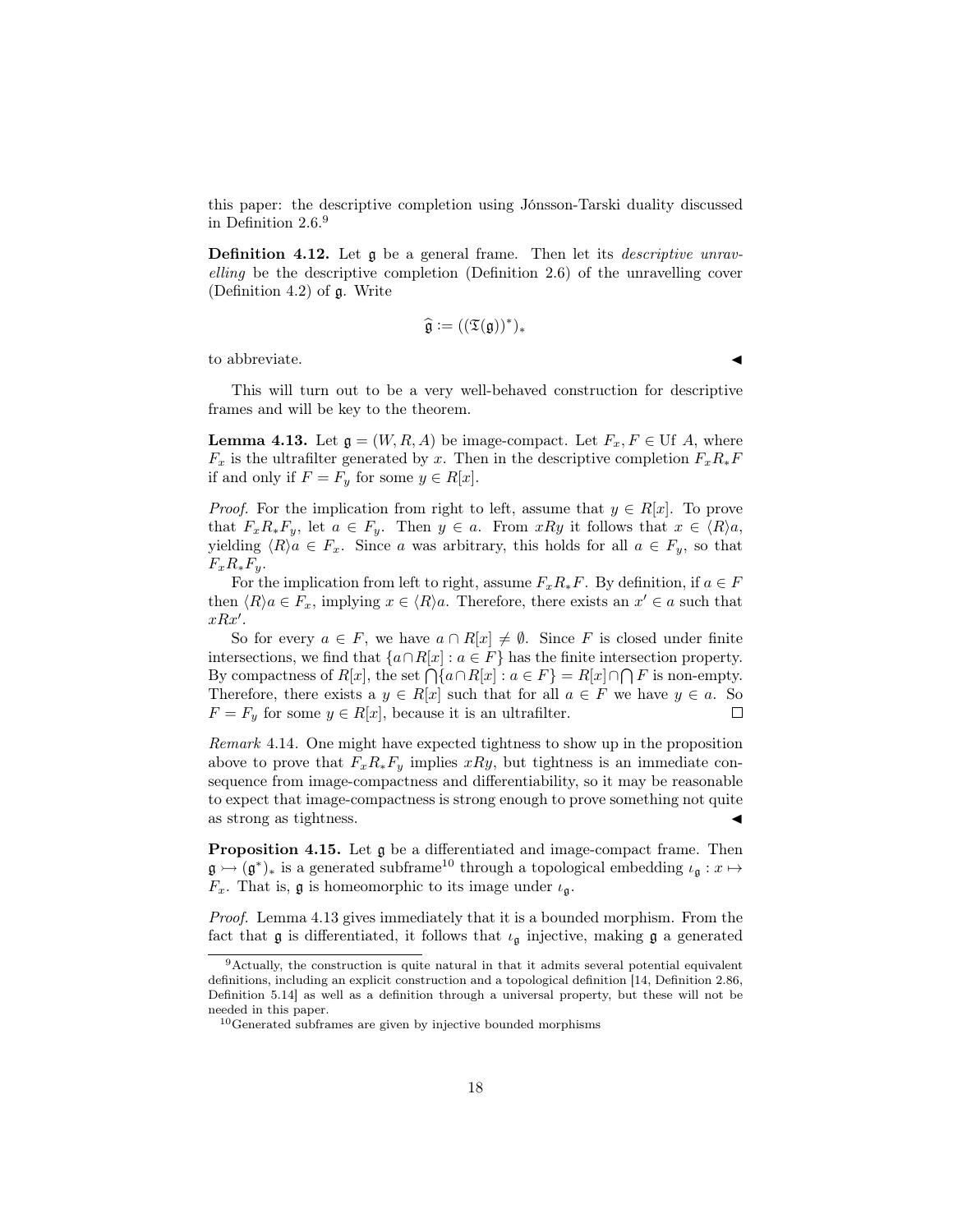subframe. To see that it is a homeomorphism on its image, let  $a$  be an admissible set on g. Then

$$
\iota_{\mathfrak{g}}(x) = F_x \in \widehat{a} \iff a \in F_x \iff x \in a,
$$

so that  $\iota_{\mathfrak{g}}$  and  $\iota_{\mathfrak{g}}^{-1}$  preserve the basis elements of the topology, ensuring continuity for both it and its inverse restricted to the image.  $\Box$ 

<span id="page-18-1"></span>**Theorem 4.16.** Let  $\mathfrak g$  be a descriptive frame. Then  $\widehat{\iota} : \mathfrak T(\mathfrak g) \rightarrow \widehat{\mathfrak g}$  continuously.

Proof. Note that descriptive frames are in particular, image-compact and differ-entiated, so Corollary [4.8](#page-16-0) and Proposition [4.5](#page-15-0) gives that  $\mathfrak{T}(\mathfrak{g})$  is image-compact and differentiated. Proposition [4.15](#page-17-4) then gives the theorem.  $\Box$ 

In fact, an even stronger claim is true.

<span id="page-18-3"></span>**Theorem 4.17.** Let  $\mathfrak{g}$  be a descriptive frame. Then  $\widehat{\mathfrak{g}}_{\#} = \mathfrak{T}(\mathfrak{g})_{\#} \oplus \mathfrak{L}$  for some unspecified frame of limit points  $\mathfrak{L}$ ,<sup>[11](#page-18-0)</sup> where the #-operation takes the underlying Kripke frame of a general frame.

*Proof.* Let  $\mathfrak{g} = (W, R, A)$ . From Theorem [4.16,](#page-18-1) it is sufficient to show that two points in  $\hat{\mathfrak{g}}$  can only be  $(R^{\mathfrak{T}})_{*}$ -related if they are both inside or both outside  $\mathfrak{T}(\mathfrak{g})_{\#}$ . Theorem [4.16](#page-18-1) implies that if w is in the image of  $\widehat{\iota} : \mathfrak{T}(\mathfrak{g}) \rightarrow \widehat{\mathfrak{g}}$ , then the  $(R^{\mathfrak{L}})_{*}$ -successor set of w is, too. To complete the theorem, the predecessor set has to be, as well. This means that if  $F(R^{\mathfrak{T}})_{*}F_{x}$  for some ultrafilter F and the ultrafilter  $F_x$  generated by x, then  $F = F_y$  for  $y \in (R^{\mathfrak{T}})^{-1}[x]$ .

Towards contraposition, assume that  $F \neq F_y$  for any  $y \in (R^{\mathfrak{T}})^{-1}[x]$ . In  $\mathfrak{T}(\mathfrak{g})$ , each point has at most one predecessor, so  $(R^{\mathfrak{T}})^{-1}[x] \subseteq \{y\}$  for some y. In particular, this means there exists some  $a \in F \subseteq A^{\mathfrak{T}}$  such that  $x \notin R^{\mathfrak{T}}[a]$ , either because it has no predecessor or because  $y \notin a$ . By construction of  $A^{\mathfrak{T}}$ , the set  $R^{\mathfrak{T}}[a]$  is in  $A^{\mathfrak{T}}$ , so that  $a \subseteq [R^{\mathfrak{T}}]R^{\mathfrak{T}}[a] \in F$  by monotonicity of filters. Since  $x \notin R^{\mathfrak{T}}[a]$ , also  $R^{\mathfrak{T}}[a] \notin F_x$ , implying that  $(F, F_x) \notin (R^{\mathfrak{T}})_*.$ 

As such, there is is an isomorphic copy of  $\mathfrak{T}(\mathfrak{g})_{\#}$  in  $\widehat{\mathfrak{g}}_{\#}$ . The next step is to upgrade the descriptive unravelling to a descriptive model.

<span id="page-18-2"></span>**Corollary 4.18.** Let  $\mathfrak{m} = (\mathfrak{g}, V)$  be a descriptive model. Define  $\widehat{\mathfrak{m}} := (\widehat{\mathfrak{g}}, \widehat{V})$ with  $\widehat{V}(p) = \widehat{\pi^{-1}[V(p)]}$ . Then the relation  $\pi^T$ ;  $\widehat{\iota}$  is a Kripke bisimulation between m and  $\hat{m}$ , where the functions  $\pi$  and  $\hat{\iota}$  are to be viewed as binary relations, ; denotes composition of the relations and  $-T$  takes the inverse of a relation. Therefore its closure is a Vietoris bisimulation.

*Proof.* Both  $\pi$  and  $\hat{\iota}$  are bounded morphisms, so they satisfy the back and forth conditions by construction. The propositional requirements is satisfied because

$$
\pi(\vec{x}) \in V(p) \iff \vec{x} \in \pi^{-1}[V(p)] \iff \pi^{-1}[V(p)] \in F_{\vec{x}} \iff F_{\vec{x}} \in \pi^{-1}[\widehat{V(p)}] = \widehat{V}(p).
$$

The final remark is then given by [\[2,](#page-26-4) Theorem 5.2].

 $\Box$ 

<span id="page-18-0"></span> $11$ See [\[14,](#page-27-6) Chapter 5] for the structure of these limit points.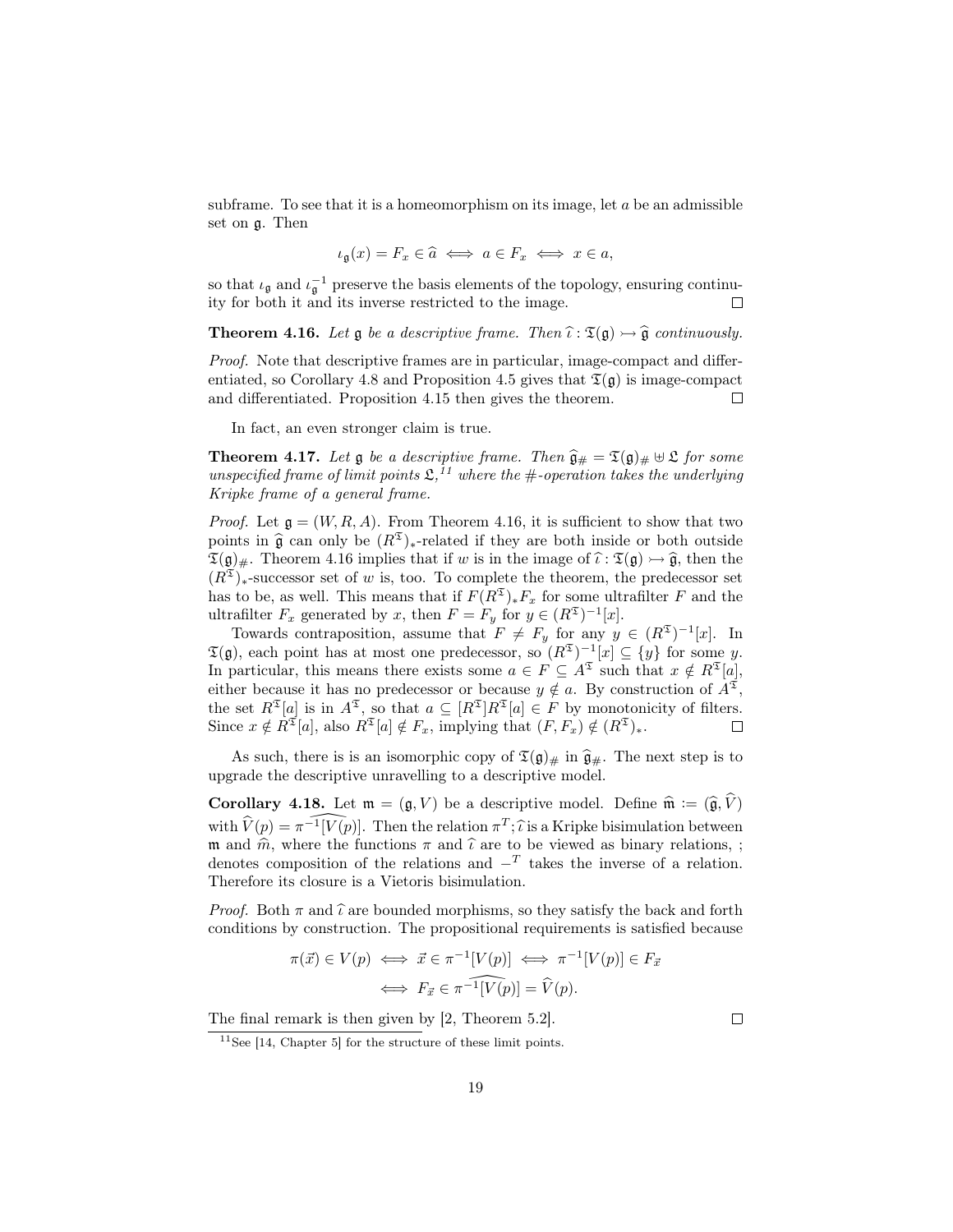#### 4.3 Preservation under finite bisimulations

The previous section provides a tool with which to show invariance under bisimulation implies invariance under some finite bisimulation. This tool will now be used to achieve this through Ehrenfeucht-Fraïssé methods. To this end, there is a final combinatorial construction that will prove useful: a duplication process. It will be useful to copy points in a manner that preserves compactness.

**Definition 4.19.** Let A and B be fields of sets over universes X and Y. Write  $A \otimes B$  for the field of sets over the universe  $X \times Y$  generated by  $\{a \times b \mid a \in$  $A, b \in B$ .

<span id="page-19-1"></span>**Proposition 4.20.** Let A and B be fields of sets generating topological spaces X and Y as bases. Then  $A \otimes B$  is a basis for the product space  $X \times Y$ .

*Proof.* To see that  $A \otimes B$  generates topology that is at least as fine, note that the basis of  $\mathcal{X} \times \mathcal{Y}$  consists of all  $U \times V$  where U and V are open subsets of X and Y respectively. This means that  $U = \bigcup_{\eta \in I} a_{\eta}$  and  $V = \bigcup_{\xi \in J} b_{\xi}$  for  $a_{\eta} \in A$ and  $b_{\xi} \in B$  and index sets I and J. But then it is immediate that

$$
U \times V = \left(\bigcup_{\eta \in I} a_{\eta}\right) \times \left(\bigcup_{\xi \in J} b_{\xi}\right) = \bigcup_{\eta \in I, \xi \in J} a_{\eta} \times b_{\xi}
$$

is generated by  $A \otimes B$ .

To see that it is at least as coarse, remark that all elements of  $A \otimes B$  are products of sets open in  $\mathcal X$  with open sets of  $\mathcal Y$ .  $\Box$ 

<span id="page-19-2"></span>**Corollary 4.21.** Let  $A$  and  $B$  be fields of sets.

- 1. If A and B are compact, then  $A \otimes B$  is compact;
- 2. If A and B are differentiated, then  $A \otimes B$  is differentiated.

Proof. This follows immediately from Proposition [4.20](#page-19-1) and the fact that the product of two compact spaces is compact and the product of totally separated spaces is totally separated.  $\Box$ 

<span id="page-19-0"></span>**Definition 4.22.** Let  $\mathfrak{g} = (W, R, A)$  be a general frame and let F be a field of sets over a universe X. Define the  $\mathcal{F}\text{-}multiplier$  of g by

$$
R \otimes X := \{((w, x_1), (v, x_2)) \in (W \times X)^2 \mid (w, v) \in R, x_1, x_2 \in X\};
$$
  

$$
\mathfrak{g}^{\otimes \mathcal{F}} := (W \times X, R \otimes X, A \otimes \mathcal{F}).
$$

If  $\mathfrak{m} = (\mathfrak{g}, V)$  is a general model, then define  $V(\cdot) \times X$  by  $p \mapsto V(\cdot) \times X$  and

$$
\mathfrak{m}^{\otimes \mathcal{F}} := (\mathfrak{g}^{\otimes \mathcal{F}}, V(\cdot) \times X),
$$

which will be called the  $\mathcal{F}\text{-multiplier of }\mathfrak{m}$ .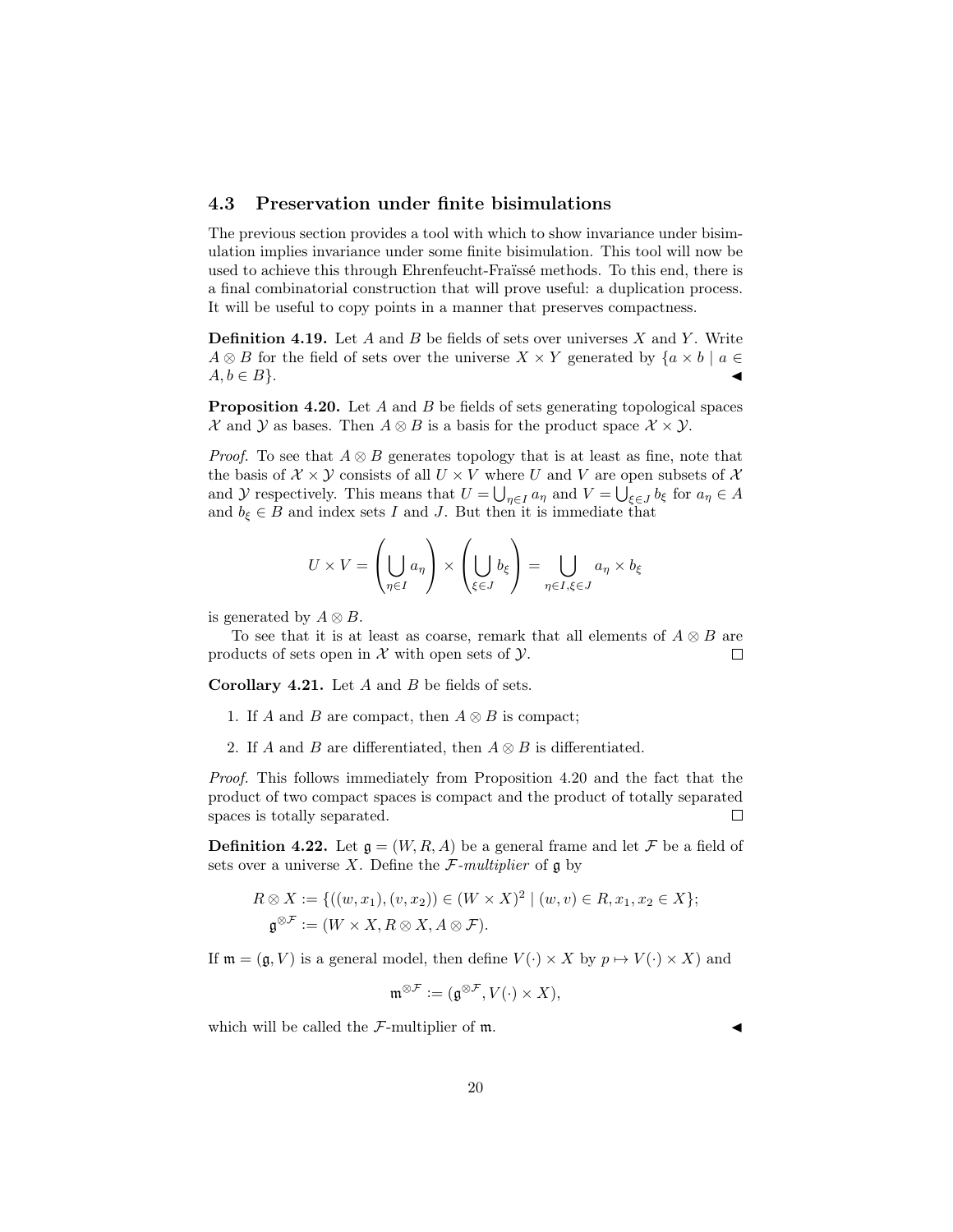<span id="page-20-1"></span>Remark 4.23. There is an obvious surjective continuous bounded morphism  $\pi_0: \mathfrak{F}^{\otimes X} \to \mathfrak{F}$  given by projection on the first coordinate.

**Lemma 4.24.** Let  $\mathfrak{g} = (W, R, A)$  be a descriptive frame and let  $\mathcal F$  over X be a compact and differentiated field of sets. Then  $\mathfrak{g}^{\otimes \mathcal{F}}$  is a descriptive frame.

Proof. Compactness and differentiatedness follow immediately from Corollary [4.21.](#page-19-2) To see tightness, let  $((w, x_1), (v, x_2)) \notin R \otimes X$ . Then  $(w, v) \notin R$ . From tightness of g follows the existence of  $a \in A$  such that  $v \in a$  but  $w \notin \langle R \rangle a$ . Then in particular,  $(v, x_2) \in a \times X$ , but  $(w, x_1) \notin (\langle R \rangle a) \times X$ . It is a general frame in the first place, because

$$
\langle R \otimes X \rangle (a \times X) = \{ \vec{s} \in W \times X \mid \exists \vec{t} \in a \times X : \vec{s} (R \otimes X) \vec{t} \}
$$
  
= \{ (s, x) \in W \times X \mid \exists (t, y) \in a \times X : sRt \}  
= \{ s \in W \times X \mid \exists t \in a : sRt \} \times X = (\langle R \rangle a) \times X,

completing the proof.

As mentioned before, this construction will be used to apply Ehrenfeucht-Fraïssé method. Multiple constructions are conceivable, but the approach taken here is adopted for its convenience. It will be inspired by Hanf's Lemma [\[11,](#page-26-8) Lemma 2.3]. Like Hanf's Lemma, it relies on the notion of the Gaifman neighbourhood.

 $\Box$ 

**Definition 4.25.** Let  $\mathfrak{F} = (W, R)$  be a frame,  $\mathfrak{M} = (\mathfrak{F}, V)$  a model and  $S \subseteq W$ . Then the *Gaifman neighbourhood of size*  $\ell$  of S is defined recursively by

$$
N_0^{\mathfrak{F}}(S) = S;
$$
  
\n
$$
N_{\ell+1}^{\mathfrak{F}}(S) = N_{\ell}^{\mathfrak{F}}(S) \cup \langle R \rangle N_{\ell}^{\mathfrak{F}}(S) \cup R[N_{\ell}^{\mathfrak{F}}(S)];
$$
  
\n
$$
\mathcal{N}_{\ell}^{\mathfrak{F}}(S) = (N_{\ell}^{\mathfrak{F}}(S), R \upharpoonright N_{\ell}^{\mathfrak{F}}(S)) \qquad \text{where } R \upharpoonright A := R \cap A \times A;
$$
  
\n
$$
\mathcal{N}_{\ell}^{\mathfrak{M}}(S) = (\mathcal{N}_{\ell}^{\mathfrak{F}}(S), V \cap N_{\ell}^{\mathfrak{F}}(S)),
$$

where  $V \cap N_{\ell}^{\mathfrak{F}}(S) := (p \mapsto V(p) \cap N_{\ell}^{\mathfrak{F}}(S)).$  That is, the  $\ell$ -neighbourhood of S is the set of points that can be reached in  $\ell$  steps along or against R. The letter N is used for the set, and  $\mathcal N$  is used for the subframe and the submodel.

That is, the  $\ell$ -neighbourhood of a set S is the collection of sets that can be reached in at most  $\ell$  steps forwards or backwards along R from S.

<span id="page-20-0"></span>**Lemma 4.26.** Let  $\mathfrak{M} = X \uplus \biguplus_{\eta \in I} B_{\eta}$  and  $\mathfrak{N} = X \uplus \biguplus_{\rho \in J} C_{\rho}$  be two (general) models such that

- $B_{\eta} \cong B_{\xi}$  for all  $\eta, \xi \in I$ ;
- $C_{\rho} \cong C_{\pi}$  for all  $\rho, \pi \in J;$
- $I$  and  $J$  are infinite.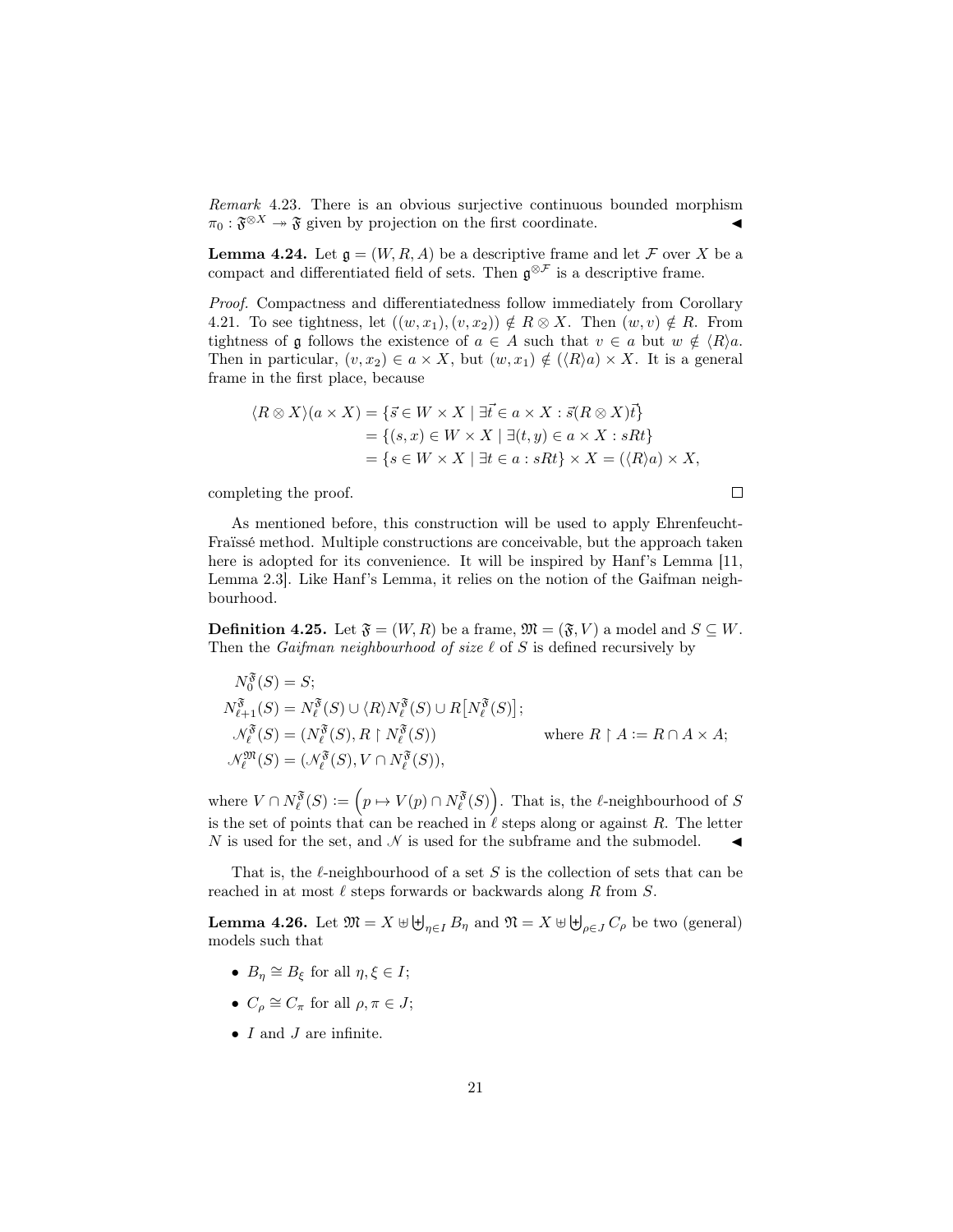Taking  $\ell = 3^n$ , suppose that for each point w in  $B_n$  there exists a point v in a  $C_{\rho}$  such that  $\mathcal{N}_{\ell}^{\mathfrak{M}}(w) \cong \mathcal{N}_{\ell}^{\mathfrak{N}}(v)$  and vice versa. Then for  $w_0$  in  $\mathfrak{M}$  and  $v_0$  in  $\mathfrak{N}$ 

$$
\mathcal{N}_{\ell}^{\mathfrak{M}}(w_0) \cong \mathcal{N}_{\ell}^{\mathfrak{N}}(v_0) \implies \mathfrak{M}, w_0 \equiv_n \mathfrak{N}, v_0.
$$

Proof. The proof uses the Ehrenfeucht-Fraïssé method. The reader is referred to [\[10\]](#page-26-7) for an exposition of the method.

By induction on the number of rounds played so far, it will be shown that Duplicator can counter any move by Spoiler. To this end, write  $\ell(k) := 3^{n-k}$ .

More precisely, let the induction hypothesis denote that for any  $(a_i)_{i \leq k}$  and  $(b_i)_{i < k}$  such that

$$
X \cup \mathcal{N}_{\ell(k)}\left(\{w_0\} \cup \{a_i\}_{i < k}\right) \cong X \cup \mathcal{N}_{\ell(k)}\left(\{v_0\} \cup \{b_i\}_{i < k}\right)
$$
\n
$$
\text{where } \begin{cases} a_i \mapsto b_i, \\ w_0 \mapsto v_0, \\ x \mapsto x \quad \text{if } x \in X. \end{cases}
$$

a move  $a_k$  can be countered with a move  $b_k$  such that the above condition holds with k replaced by  $k + 1$ . In particular, there will be a local isomorphism between the elements chosen. From symmetry, the response of an  $a_k$  to a  $b_k$  can be given similarly. Inductively performing this until  $k = n$  then gives victory for Duplicator.

Suppose that there have been  $k$  turns and the inductive hypothesis holds. When Spoiler makes a move  $a_k$ , there are two cases to consider:

<span id="page-21-0"></span>1. 
$$
a_k \in N_{2 \cdot \ell(k+1)} (\{w_0\} \cup \{a_i\}_{i < k}) \cup X
$$
,  
2.  $a_k \notin N_{2 \cdot \ell(k+1)} (\{w_0\} \cup \{a_i\}_{i < k}) \cup X$ 

In the former case, let  $\theta$  :  $X \cup N_{\ell(k)}(\{a_i\}_{i\lt k}) \to X \cup N_{\ell(k)}(\{b_i\}_{i\lt k})$  be the isomorphism assumed in the induction hypothesis and let  $b_k = \theta(a_k)$ . Observe that  $2 \cdot 3^{n-k-1} + 3^{n-k-1} = 3^{n-k}$ , so  $N_{\ell(k-1)}(\{a_i\}_{i\leq k}) \subseteq N_{\ell(k)}(\{a_i\}_{i\leq k})$  and the same for b. It follows immediately that the restriction of  $\theta$  is again an isomorphism between these two smaller neighbourhoods.

In the second case, remark that  $N_{\ell(k)}(\{b_i\}_{i\leq k})$  can only intersect at most k connected components. Because  $J$  was infinite per assumption, there is a  $\rho \in J$ such that  $N_{\ell(k)}(\{b_i\}_{i\lt k}) \cap C_\rho = \emptyset$ . By assumption, there is a  $\pi$  such that

$$
\mathcal{N}_{\ell(0)}(a_k) \cong \mathcal{N}_{\ell(0)}(v) \subseteq C_\pi \cong C_\rho
$$

for some v. Therefore, there is a  $b_k$  in  $C_\rho$  (namely the image of v under the isomorphism directly above) such that  $\mathcal{N}_{\ell(0)}(a_k) \cong \mathcal{N}_{\ell(0)}(b_k)$ . Choosing it, one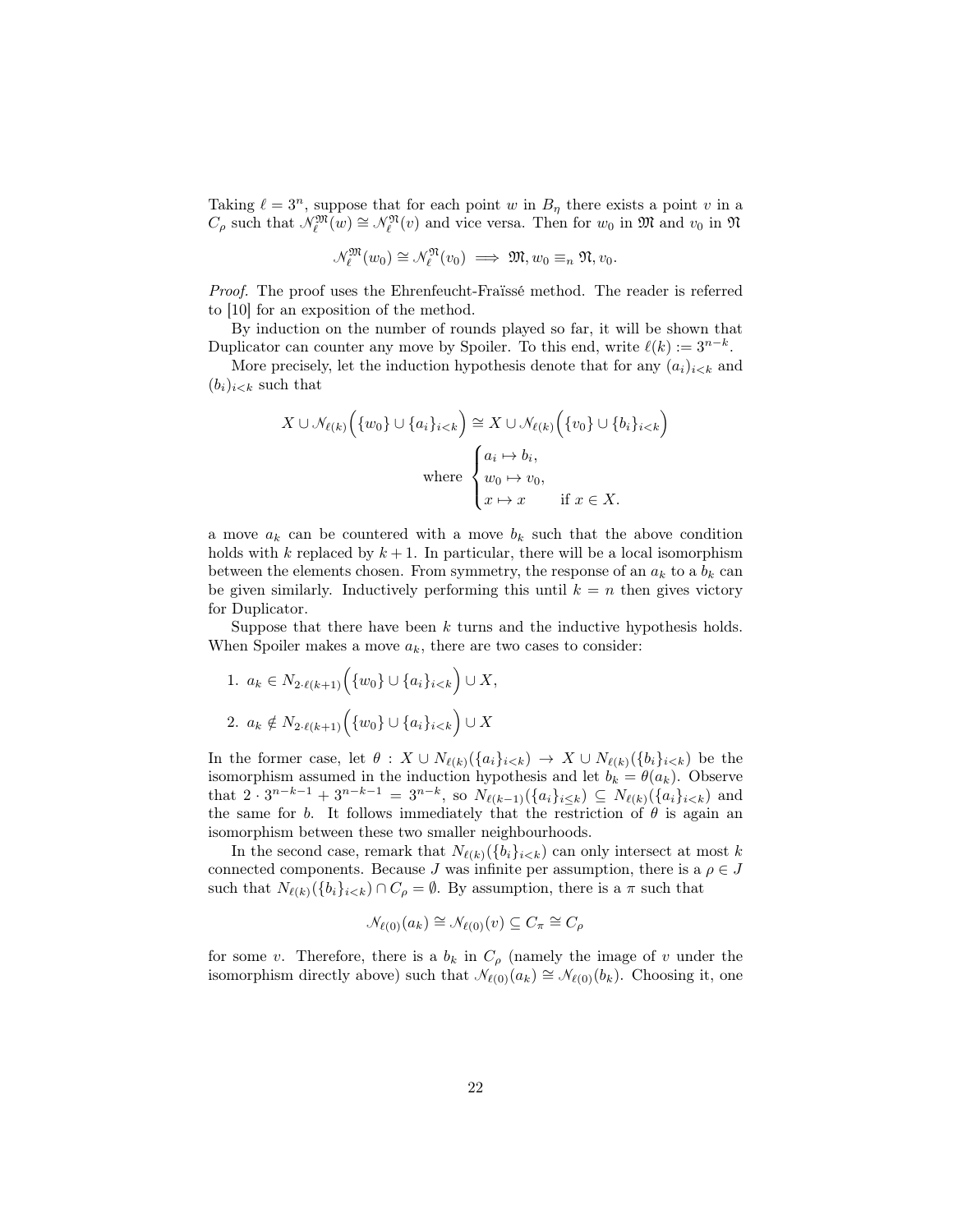obtains

$$
\mathcal{N}_{\ell(k+1)}(a_k) \cong \mathcal{N}_{\ell(k+1)}(b_k);
$$
\n
$$
X \cup \mathcal{N}_{\ell(k+1)}(\{a_i\}_{i < k}) \cong X \cup \mathcal{N}_{\ell(k+1)}(\{a_i\}_{i < k}) \qquad \text{through restriction of } \theta;
$$
\n
$$
X \cup \mathcal{N}_{\ell(k+1)}(\{a_i\}_{i < k}) = \mathcal{N}_{\ell(k+1)}(a_k) \oplus (X \cup \mathcal{N}_{\ell(k+1)}(\{a_i\}_{i < k}))
$$
\n
$$
\cong \mathcal{N}_{\ell(k+1)}(b_k) \oplus (X \cup \mathcal{N}_{\ell(k+1)}(\{b_i\}_{i < k}))
$$
\n
$$
= X \cup \mathcal{N}_{\ell(k+1)}(\{b_i\}_{i < k}),
$$

where  $\uplus$  denotes disjoint union of models and the isomorphism on the different disjoint components is preserved, so that it is still the identity on  $X$ , and sends the  $a_i$  to the  $b_i$ .

Symmetry of the models  $\mathfrak{M}$  and  $\mathfrak{N}$  guarantees that the exact same argument provides a response  $a_k$  to a move  $b_k$  by Spoiler.

At the end, this gives Duplicator an isomorphism

$$
X \cup \mathcal{N}_{\ell(n)}\Big(\{w_0\} \cup \{a_i\}_{i < n}\Big) \cong X \cup \mathcal{N}_{\ell(n)}\Big(\{w_0\} \cup \{a_i\}_{i < n}\Big)
$$

which, using  $\ell(n) = 1$ , can be restricted to a local isomorphism

$$
\{w_0\} \cup \{a_i\}_{i < n} \cong \{v_0\} \cup \{b_i\}_{i < n},
$$

winning the game for Duplicator.

This final lemma now permits a proof of the van Benthem Characterisation Theorem for the class of models on descriptive frames.

*Proof of Theorem [4.1.](#page-12-2)* Remark that the equivalence  $(2) \iff (3)$  follows immediately from Theorem [2.11.](#page-6-3)

The implication (1)  $\implies$  (2) is a well-known property of Kripke bisimulations and modal logic [\[4,](#page-26-1) Theorem 2.20]. Modal formulae are bisimulationinvariant, so any first-order formula equivalent to one, is also bisimulationinvariant.

The only interesting implication is the implication towards (1). Towards the implication (2)  $\implies$  (1), it will turn out to be sufficient that Kripkebisimulation-invariance implies finite-bisimulation-invariance.

Let  $\alpha(x)$  be a bisimulation-invariant formula in one free variable with quantifier depth q( $\alpha$ ). Write  $\ell = 2 \cdot 3^{q(\alpha)}$  and assume that  $\mathfrak{m}, w$  and  $\mathfrak{n}, v$  are pointed descriptive models with respective universes W and  $\widetilde{W}$  such that

- $\mathfrak{m} \models \alpha[w];$
- $\mathfrak{m}, w \leftrightarrow_{\ell} \mathfrak{n}, v$  over the propositional variables corresponding to the predicates occurring in  $\alpha$ .

Let  $\kappa$  be an infinite cardinal greater than those of the universes of m and n. Then the order topology is compact and totally separated on the ordinal number

 $\Box$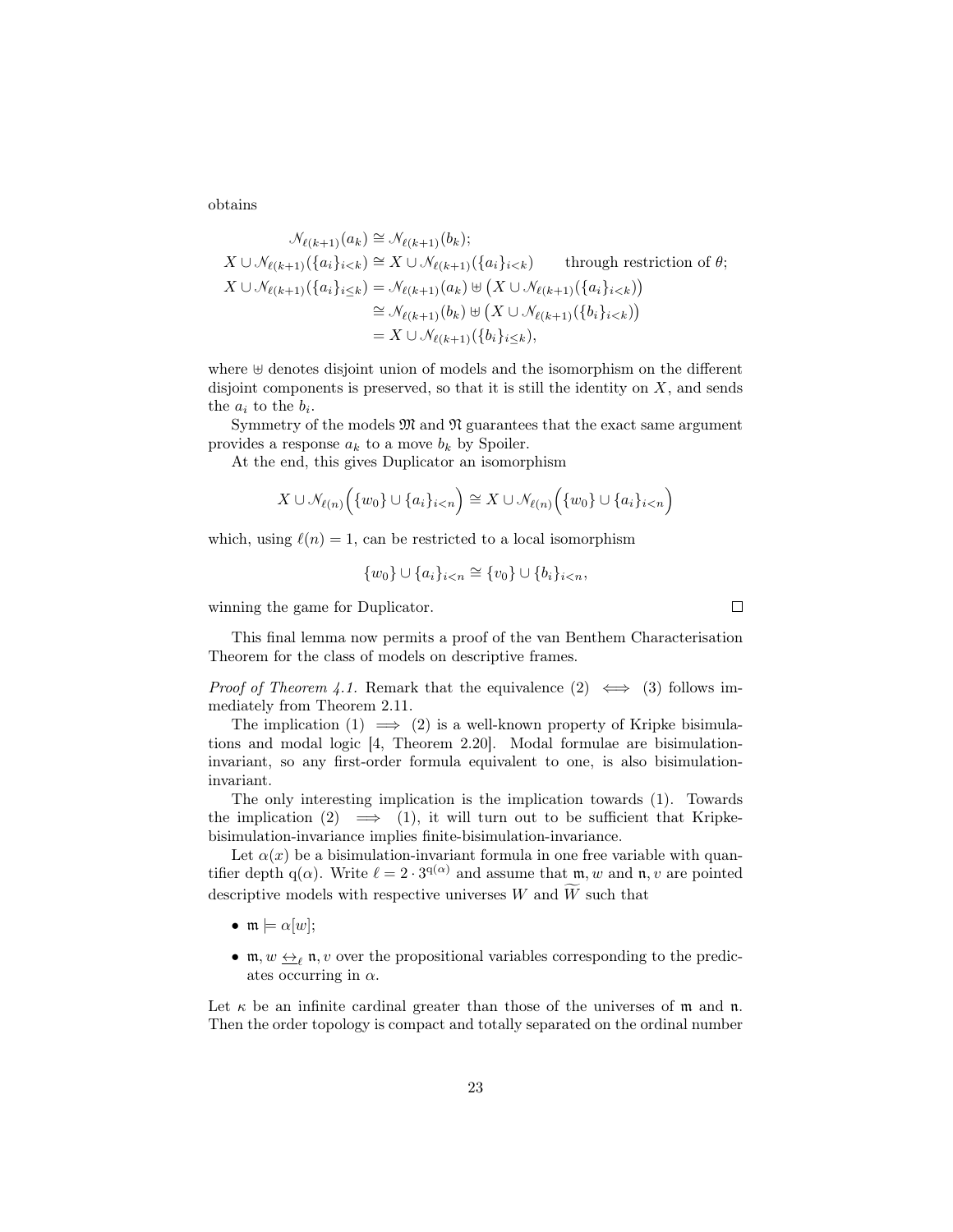$\kappa + 1$ . Write K for the field of clopens of this topology. Remark [4.23](#page-20-1) gives that  $\mathfrak{m}^{\otimes K},(w,0) \underline{\leftrightarrow}_{\ell} \mathfrak{n}^{\otimes K},(v,0)$  and Corollary [4.18](#page-18-2) implies

$$
\widehat{\mathfrak{m}^{\otimes K}}, F_{((w,0))} \xrightarrow{\longleftrightarrow}_{\ell} \widehat{\mathfrak{n}^{\otimes K}}, F_{((v,0))}.
$$

Write  $\hat{w} := F_{((w,0))}$  and  $\hat{v} := F_{((v,0))}$  to avoid unnecessarily complicated expressions. Observe that the bisimulations provided by Remark [4.23](#page-20-1) and Co-rollary [4.18,](#page-18-2) together with the bisimulation-invariance of  $\alpha$  imply that  $\widehat{m^{\otimes K}}$   $\models$  $\alpha[\widehat{w}]$ . Showing now that  $\widehat{\mathfrak{n}^{\otimes K}} \models \alpha[\widehat{v}]$  would, through the same bisimulations, then show  $\mathfrak{n} \models \alpha[v]$ , as desired.

Following Theorem [4.17,](#page-18-3) the models  $\widehat{\mathfrak{m}^{\otimes K}}$  and  $\widehat{\mathfrak{n}^{\otimes K}}$  can be written as

$$
\widehat{\mathfrak{m}^{\otimes K}} = \mathfrak{L} \oplus \mathfrak{T}(\mathfrak{m}^{\otimes K}) \stackrel{*}{=} \mathfrak{L} \oplus \biguplus_{\substack{\eta \in \kappa + 1 \\ w \in W}} \mathfrak{T}_{(w,\eta)}(\mathfrak{m}^{\otimes K});
$$
\n
$$
\widehat{\mathfrak{n}^{\otimes K}} = \Lambda \oplus \mathfrak{T}(\mathfrak{n}^{\otimes K}) \stackrel{*}{=} \Lambda \oplus \biguplus_{\substack{\eta \in \kappa + 1 \\ v \in \widetilde{W}}} \mathfrak{T}_{(v,\eta)}(\mathfrak{n}^{\otimes K});
$$
\n
$$
\widehat{\mathfrak{m}^{\otimes K}} \oplus \widehat{\mathfrak{n}^{\otimes K}} = (\mathfrak{L} \oplus \Lambda) \oplus \biguplus_{\eta \in \kappa + 1} \Big( \biguplus_{w \in W} \mathfrak{T}_{(w,\eta)}(\mathfrak{m}^{\otimes K}) \oplus \biguplus_{v \in \widetilde{W}} \mathfrak{T}_{(v,\eta)}(\mathfrak{n}^{\otimes K})\Big),
$$

where the equalities marked by ∗ follow from the fact that two paths can only be related in the tree if one extends the other, and two paths with different starting points cannot extend one another. Recall from Definition [4.2](#page-13-0) that  $T_x(\mathfrak{M})$  is the submodel of paths starting at x. The submodels  $\mathfrak L$  and  $\Lambda$  are unspecified frames of limit points.

For any  $\eta, \xi \in \kappa + 1$ ,

$$
\biguplus_{w\in W}\mathfrak{T}_{(w,\eta)}(\mathfrak{m}^{\otimes K})\uplus\biguplus_{v\in \widetilde{W}}\mathfrak{T}_{(v,\eta)}(\mathfrak{n}^{\otimes K})\cong \biguplus_{w\in W}\mathfrak{T}_{(w,\xi)}(\mathfrak{m}^{\otimes K})\uplus\biguplus_{v\in \widetilde{W}}\mathfrak{T}_{(v,\xi)}(\mathfrak{n}^{\otimes K})
$$

through the map of switching the initial point. Moreover,

$$
\widehat{\mathfrak{m}^{\otimes K}}, \widehat{w} \leftrightarrow \widehat{\mathfrak{m}^{\otimes K}} \uplus \widehat{\mathfrak{n}^{\otimes K}}, \widehat{w} \qquad \Longrightarrow \qquad \widehat{\mathfrak{m}^{\otimes K}} \uplus \widehat{\mathfrak{n}^{\otimes K}} \models \alpha[\widehat{w}]
$$

and

$$
\widehat{\mathfrak{n}^{\otimes K}}, \widehat{v} \leftrightarrow \widehat{\mathfrak{m}^{\otimes K}} \uplus \widehat{\mathfrak{n}^{\otimes K}}, \widehat{v}.
$$

Therefore, if  $\mathcal{N}_{\ell}^{\widehat{\mathfrak{m}} \otimes K}(\widehat{w}) \cong \mathcal{N}_{\ell}^{\widehat{\mathfrak{m}} \otimes K}(\widehat{v})$ , applying Lemma [4.26](#page-20-0) for

$$
\mathfrak{M} = \mathfrak{N} := \widehat{\mathfrak{m}^{\otimes K}} \oplus \widehat{\mathfrak{n}^{\otimes K}};
$$
\n
$$
I = J := \kappa + 1;
$$
\n
$$
B_{\eta} = C_{\eta} := \biguplus_{w \in W} \mathfrak{T}_{(w,\eta)}(\mathfrak{m}^{\otimes K}) \oplus \biguplus_{v \in \widetilde{W}} \mathfrak{T}_{(v,\eta)}(\mathfrak{n}^{\otimes K});
$$
\n
$$
X = \mathfrak{L} \oplus \Lambda
$$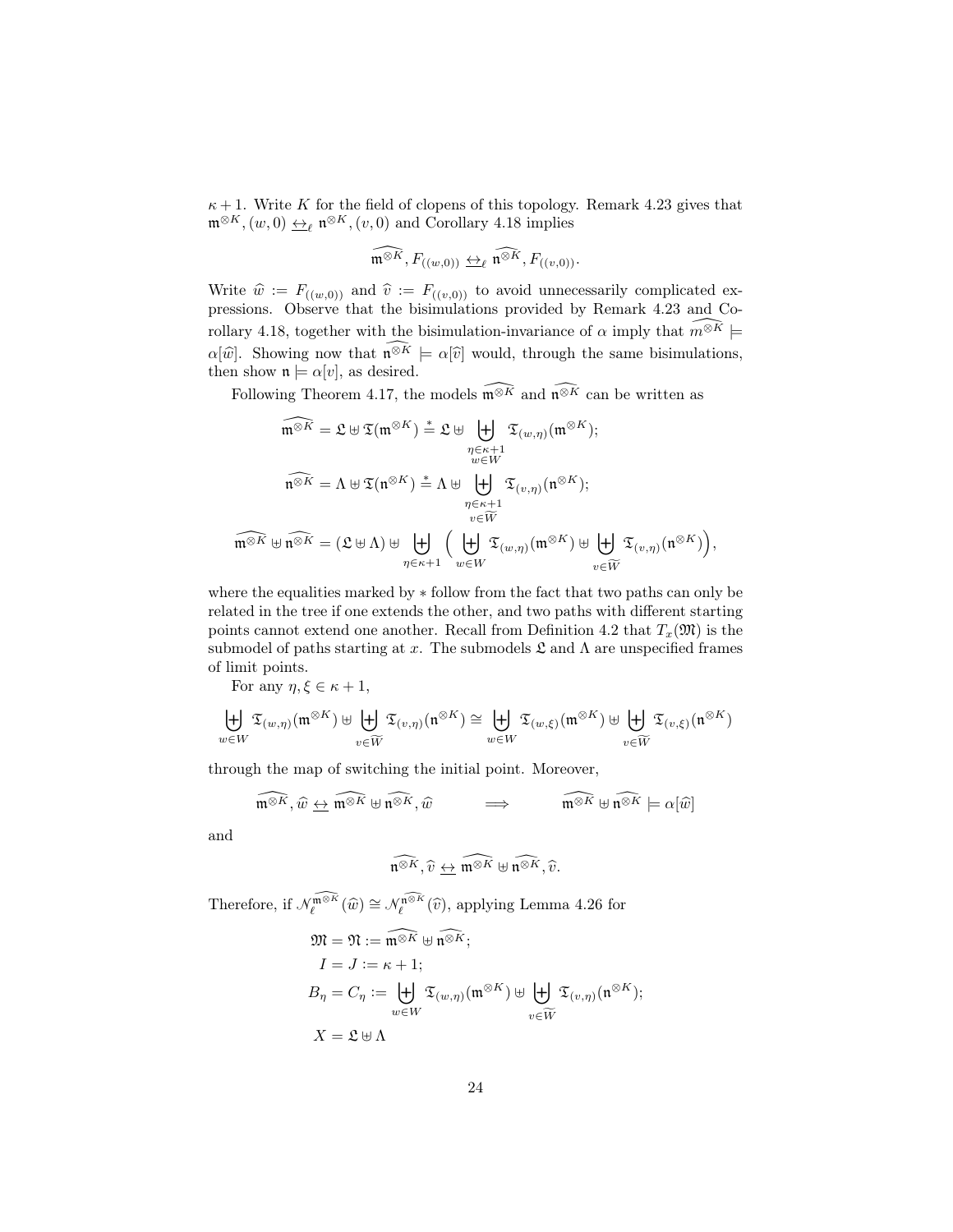will prove that

$$
\mathfrak{M},\widehat{w} \equiv_{\mathrm{q}(\alpha)} \mathfrak{N},\widehat{v}.
$$

This implies  $\widehat{\mathfrak{m}^{\otimes K}} \oplus \widehat{\mathfrak{m}^{\otimes K}} \models \alpha[\widehat{v}]$ , from which the bisimulation above provides  $\widehat{\mathfrak{n}^{\otimes K}} \models \alpha[\widehat{v}]$ , which in turn shows  $\mathfrak{n} \models \alpha[v]$  from the previous bisimulations. This implies that  $\alpha$  is preserved under finitary bisimulations. As bisimilarity up to depth  $\ell$  over finitely many propositional variables is identical to modal equivalence up to depth  $\ell$  ([\[21,](#page-27-5) Proposition 1]), this means that  $\alpha$  is characterised by some collection of theories of formulae of finite modal depth. As there are finitely many such formulae, there is a modal formula of depth up to  $\ell$  equivalent to  $\alpha$ , concluding the proof.

This final claim of isomorphism of neighbourhoods will be achieved by showing inductively that there exists a sequence of isomorphisms  $(f_i)_{i\leq \ell}$  with

$$
f_i: \mathcal{N}_i^{\widehat{\mathfrak{m}} \otimes \widehat{K}}(\widehat{w}) \cong \mathcal{N}_i^{\widehat{\mathfrak{n}} \otimes \widehat{K}}(\widehat{v});
$$
  
\n
$$
f_i \upharpoonright \mathcal{N}_j^{\widehat{\mathfrak{m}} \otimes \widehat{K}}(\widehat{w}) = f_j
$$
 for  $j \leq i$ ;  
\n
$$
N_i^{\widehat{\mathfrak{m}} \otimes \widehat{K}}(\widehat{w}) \ni x \leftrightarrow_{\ell-i} f_i(x) \in N_i^{\widehat{\mathfrak{n}} \otimes \widehat{K}}(\widehat{v})
$$
 over the predicates in  $\alpha$ .

Clearly, the map  $f_0: \mathcal{N}_0^{\widehat{\mathfrak{m}} \otimes K}(\widehat{w}) \to \mathcal{N}_0^{\widehat{\mathfrak{m}} \otimes K}(\widehat{v})$  is an isomorphism, since both consist of a single irreflexive point and must satisfy the same propositional variconsist of a single irreflexive point and must satisfy the same propositional variables, because  $\mathfrak{m}^{\otimes K}, \widehat{w} \leftrightarrow_{\ell} \mathfrak{n}^{\otimes K}, \widehat{v}$ , so they satisfy the same propositional vari-<br>ables implying that  $f_{\ell}$  is an isomorphism. Moreover, through [21] Proposition ables, implying that  $f_0$  is an isomorphism. Moreover, through [\[21,](#page-27-5) Proposition 1, it implies that  $\hat{w} \leftrightarrow_{\ell} \hat{v}$ .

Now suppose that  $f_i: \mathcal{N}_i^{\widehat{\mathfrak{m}} \otimes K}(\widehat{w}) \to \mathcal{N}_i^{\widehat{\mathfrak{m}} \otimes K}(\widehat{v})$  is an isomorphism. Since  $\widehat{w}$  is the root of its treelike connected component, if R is the relation on  $\widehat{\mathfrak{m}} \otimes \widehat{K}$ , then

$$
N_j^{\widehat{\mathfrak{m}}^{\otimes K}}(\widehat{w}) = \bigcup_{k \leq j} R^k[\widehat{w}],
$$

so the isomorphism  $f_{i+1}$  only needs to extend  $f_i$  on the successors of  $R^i[\hat{w}]$ .<br>Because the connected component under consideration is a tree no two points Because the connected component under consideration is a tree, no two points share successors. Therefore, the successors of each such point may be considered separately.

Let  $x \in R^i[\widehat{w}]$ . Each theory of modal depth  $\ell - i - 1$  over the predicates in  $\alpha$  has a single characterising formula, as there are finitely many such formulae. Write  $\Sigma$  for the set of these characterising formulae. For each  $\varphi \in \Sigma$ , if  $\mathfrak{m}^{\otimes K}$ ,  $x \Vdash$  $\Diamond \varphi$ , then this type occurs  $\kappa$  many times in  $R[x]$  and otherwise it occurs 0 times, because if it occurs once, then it must occur in all the  $K$ -duplicates. The same reasoning applies to  $f_i(x)$ , so because they agree on each  $\Diamond \varphi$  per assumption, for each theory x and  $f_i(x)$  either both have  $\kappa$  many successors with that theory, or none.

It follows that for every  $\varphi \in \Sigma$ , there exists a bijection  $g_{\varphi}^x$  between the successors of x satisfying  $\varphi$  and the successors of  $f_i(x)$  satisfying  $\varphi$ . Choosing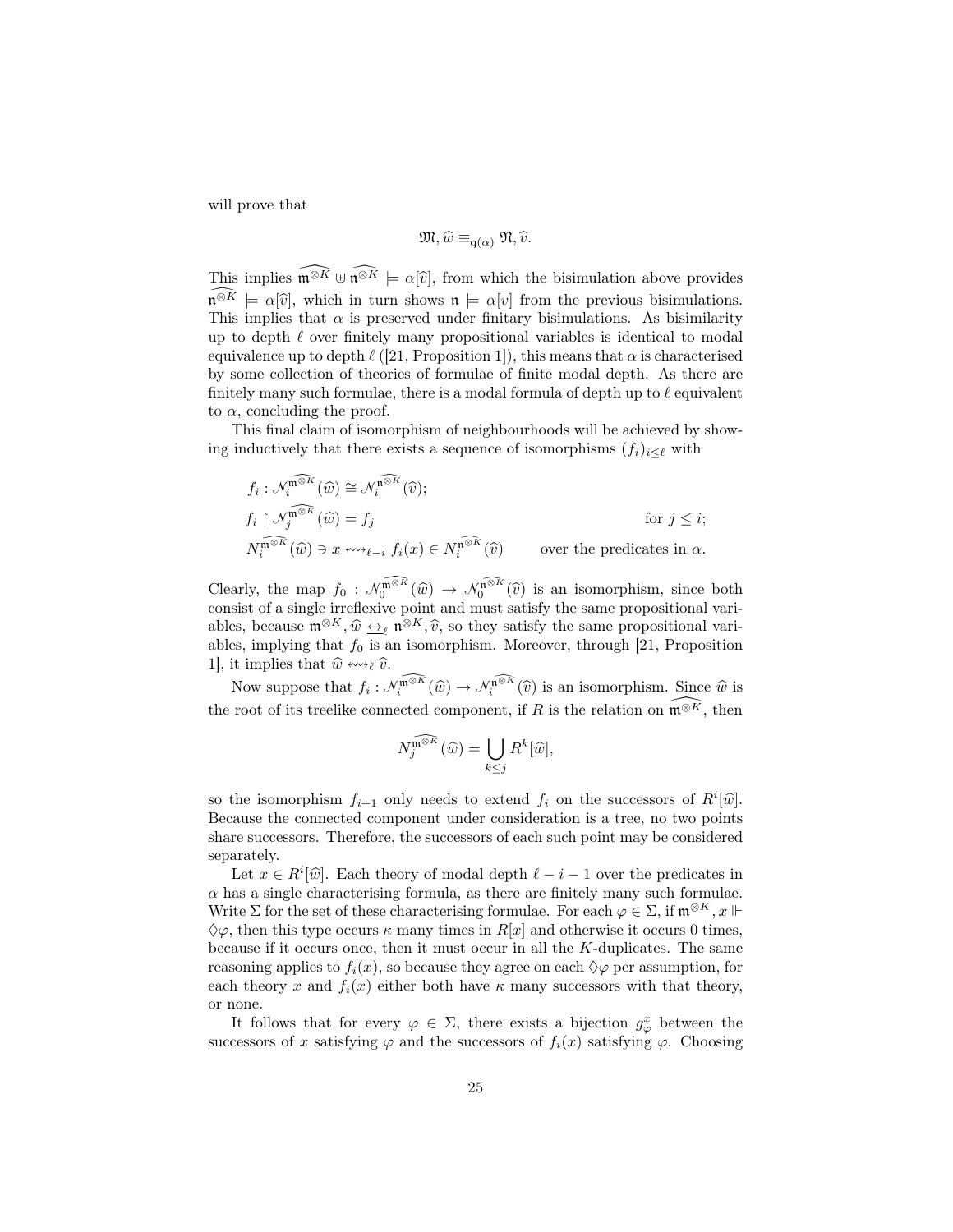one such  $g^x_\varphi$  for each  $\varphi$  allows the construction of

$$
f_{i+1} = f_i \sqcup \bigsqcup_{\substack{x \in R^i[\widehat{w}]}{\varphi \in \Sigma}} g_{\varphi}^x,
$$

this preserves all new relations and predicates. Moreover,  $y \in R[x]$  with  $x \in$  $R^i[\widehat{w}]$  has modal theory characterised by  $\varphi \in \Sigma$ , and therefore by construction<br> $w_i$  and  $w_i \in \mathbb{R}^{x}(w)$ . Since this also hold for f, by induction by pothosis, the y  $\overline{\phantom{a}}^{x}$ <sub> $\longmapsto$  $\overline{\phantom{a}}^{x}$  $\longmapsto$   $\overline{\phantom{a}}^{x}$  $\overline{\phantom{a}}^{y}$ . Since this also held for  $f_i$  by induction hypothesis, the</sub> inductive condition is satisfied again.  $\Box$ 

### 5 Conclusions and future work

The main result of this paper is the validity of the van Benthem characterisation theorem on the class of models based on descriptive frames. We also showed the failures of the Compactness theorem, the Upward Löwenheim-Skolem theorem, the Beth definability theorem, and the Craig interpolation theorem on this class of models.

We will now briefly discuss potential directions for future work. As discussed in the introduction, many generalisations and adaptations exist of the classical van Benthem characterisation theorem. Deserving special mention is the Janin-Walukiewicz theorem [\[15\]](#page-27-4). This theorem is an analogue of the van Benthem characterisation theorem for the modal  $\mu$ -calculus. It states that the modal  $\mu$ calculus is the bisimulation-invariant fragment of monadic first-order logic. The proof of this theorem also relies centrally on unravelling trees and the convenient properties of trees for game-theoretic semantics. In [\[3\]](#page-26-9), a subclass of descriptive frames is designed to allow interpretation of the modal  $\mu$ -calculus. We leave it as an open problem whether an analogue of the Janin-Walukiewicz theorem can be proved for these descriptive  $\mu$ -frames. We only note that for this task one could try to work with an appropriate version of descriptive unravellings defined in this paper.

The coalgebraic generalisations of the van Benthem characterisation theorem for finite frames are inspired by the view of Kripke frames as coalgebras for the powerset functor on the category of sets. Similarly, the finite Kripke frames can be viewed as coalgebras for the powerset functor in the category of finite sets. This then leads to a strategy based on the pseudotrees as in [\[21\]](#page-27-5) to obtain the van Benthem characterisation theorem for finite supported coalgebras. As was shown in this paper, descriptive frames are model-theoretically highly similar to finite frames. As descriptive frames are coalgebras for the Vietoris functor on the category of Stone spaces, one could consider combining the constructions from this paper with the approach used in [\[22\]](#page-27-3). There again, a type of pseudotree is introduced to apply arguments from finite model theory to obtain the result. Replacing the pseudotree with the descriptive unravelling could give way to a similar result for alternative Vietoris-like coalgebras on Stone spaces.

In [\[19,](#page-27-0) [20\]](#page-27-1), the van Benthem characterisation Theorem is treated for intuitionistic frames. Descriptive intuitionistic frames are known as Esakia spaces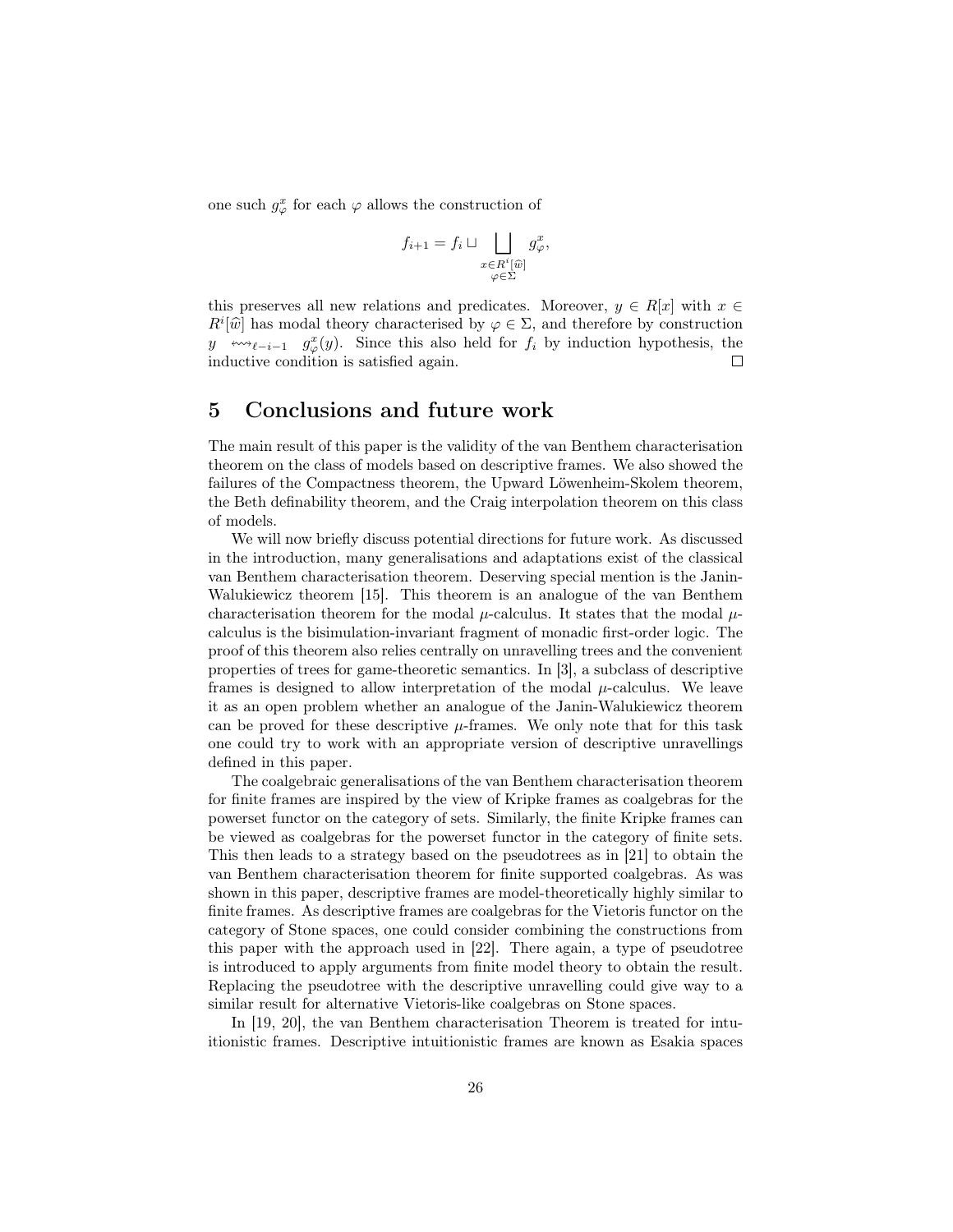[\[9\]](#page-26-10) and with the techniques from this paper, one could pursue modal characterisation theorems on these interesting classes.

Finally, neighbourhood structures have been given the structure of Stone coalgebras in [\[13\]](#page-27-12). Thus, the constructions presented here may be combined with the approach from [\[12\]](#page-27-2) to achieve a modal characterisation result on these neighbourhood structures over Stone spaces.

Acknowledgements The authors are very thankful to Ian Hodkinson for many interesting discussions (some of which date back to late 2000's when the first-named author was a research fellow at Imperial College London), valuable suggestions that substantially improved the manuscript and for spotting a gap in the original version of the main proof.

### References

- <span id="page-26-0"></span>[1] J. v. Benthem. Modal correspondence theory. PhD thesis, University of Amsterdam, 1976.
- <span id="page-26-4"></span>[2] N. Bezhanishvili, G. Fontaine, and Y. Venema. Vietoris bisimulations. Journal of Logic and Computation, 20(5):1017–1040, 2010.
- <span id="page-26-9"></span>[3] N. Bezhanishvili and I. Hodkinson. Sahlqvist theorem for modal fixed point logic. Theoret. Comput. Sci., 424:1–19, 2012.
- <span id="page-26-1"></span>[4] P. Blackburn, M. De Rijke, and Y. Venema. Modal logic (cambridge tracts in theoretical computer science), 2002.
- <span id="page-26-3"></span>[5] A. Chagrov and M. Zakharyaschev. Modal logic, volume 35 of Oxford Logic Guides. The Clarendon Press, Oxford University Press, New York, 1997. Oxford Science Publications.
- <span id="page-26-2"></span>[6] A. Dawar and M. Otto. Modal characterisation theorems over special classes of frames. Annals of Pure and Applied Logic, 161(1):1–42, 2009.
- <span id="page-26-6"></span>[7] H.-D. Ebbinghaus and J. Flum. Finite model theory. Springer Science & Business Media, 2005.
- <span id="page-26-5"></span>[8] S. Enqvist and S. Sourabh. Bisimulations for coalgebras on Stone spaces. Journal of Logic and Computation, 28(6):991–1010, 2018.
- <span id="page-26-10"></span>[9] L. L. Esakia. Topological Kripke models. Dokl. Akad. Nauk SSSR, 214:298– 301, 1974.
- <span id="page-26-7"></span>[10] E. Grädel, P. G. Kolaitis, L. Libkin, M. Marx, J. Spencer, M. Y. Vardi, Y. Venema, and S. Weinstein. Finite Model Theory and its applications. Springer Science & Business Media, 2007.
- <span id="page-26-8"></span>[11] W. Hanf. Model-theoretic methods in the study of elementary logic. In The theory of models, pages 132–145. Elsevier, 2014.